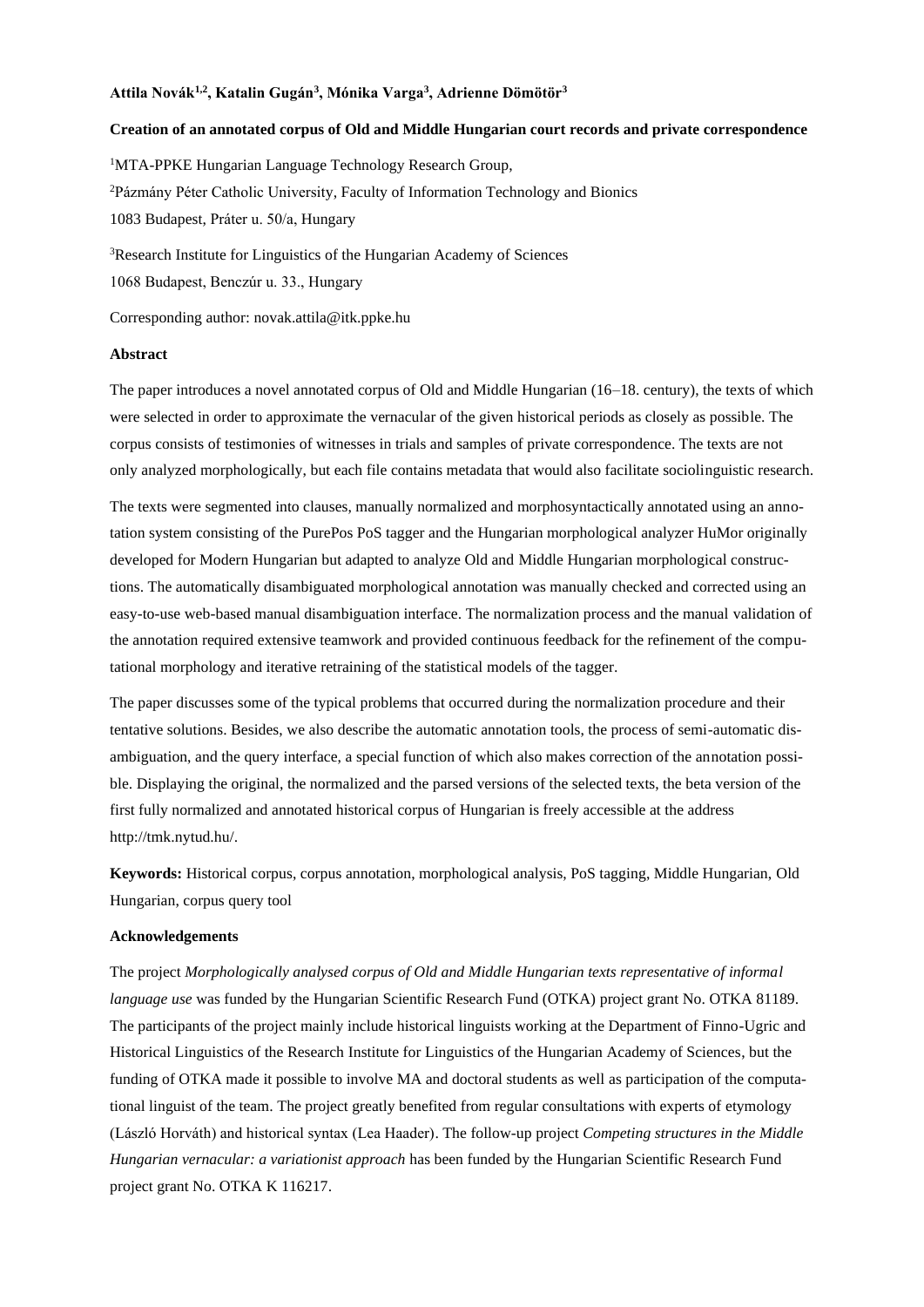## **1. Introduction**

The main objective of the project described in this article was to facilitate research focusing mainly on the Old and Middle Hungarian vernacular, that is, to compile an electronic collection of types of texts that are assumed to reflect spoken language as closely as possible. The texts that were included in the corpus are court records (trial minutes) and personal letters. In order to make structured linguistic queries on the corpus possible, the texts were annotated with disambiguated morphological analysis. This was accomplished utilizing the Humor morphological analyzer for Modern Standard Hungarian (Novák 2003; Prószéky and Novák 2005)), which was extended to be capable of analyzing words containing morphological constructions, suffix allomorphs, suffix morphemes, paradigms or stems that were used in Old and Middle Hungarian but no longer exist in present-day Hungarian.

For some other, mostly configurational, languages, analyzed historical corpora also contain syntactic annotation. However, for reasons explained in Section [7.2,](#page-21-0) we decided not to go beyond the level of morphosyntax when defining the objectives of our annotation program. Thus, in our corpus, the texts were first digitized using OCR techniques and manual postcorrection, and then these digital texts were segmented into clauses, and they were normalized. Finally, the texts were analyzed using the adapted morphological analyzer, and they were disambiguated. The disambiguation process was semi-automatic, the analyzer assigning a list of possible analyses to each word, of which a statistical HMM tagger selected a most probable analysis. Finally, the annotation was manually checked and corrected. The result is a corpus of Old and Middle Hungarian texts, enriched with a normalized version and morphological annotation. The rich morphology of Hungarian makes the effective retrieval of examples of many specific syntactic phenomena possible even if only morphosyntactic annotation is available.

In the sections below, we first describe the components of the corpus, followed by a description of the segmentation and normalization process and the arising issues that made these steps non-trivial. This is followed by sections about how the morphological analyzer was adapted to the task of analyzing these texts, the problems we encountered and how they were solved. We also present the automatic and the manual disambiguation system used for the morphosyntactic annotation of texts and the corpus manager with the help of which the annotated corpora can be searched and maintained. In addition, we discuss the relation of our annotated corpus to other annotated historical corpora.

## **2. Corpus design**

## <span id="page-1-0"></span>**2.1. Sources and resources**

The overwhelming majority of extant texts from the Old Hungarian period are codices, mainly containing texts translated from Latin (in most of the cases, copies of lost translations). Another project, launched in 2009, a year prior to ours, focused on such texts<sup>1</sup> (Simon 2014). These are invaluable sources for investigating the history of

<sup>1</sup> http://omagyarkorpusz.nytud.hu/en-descr.html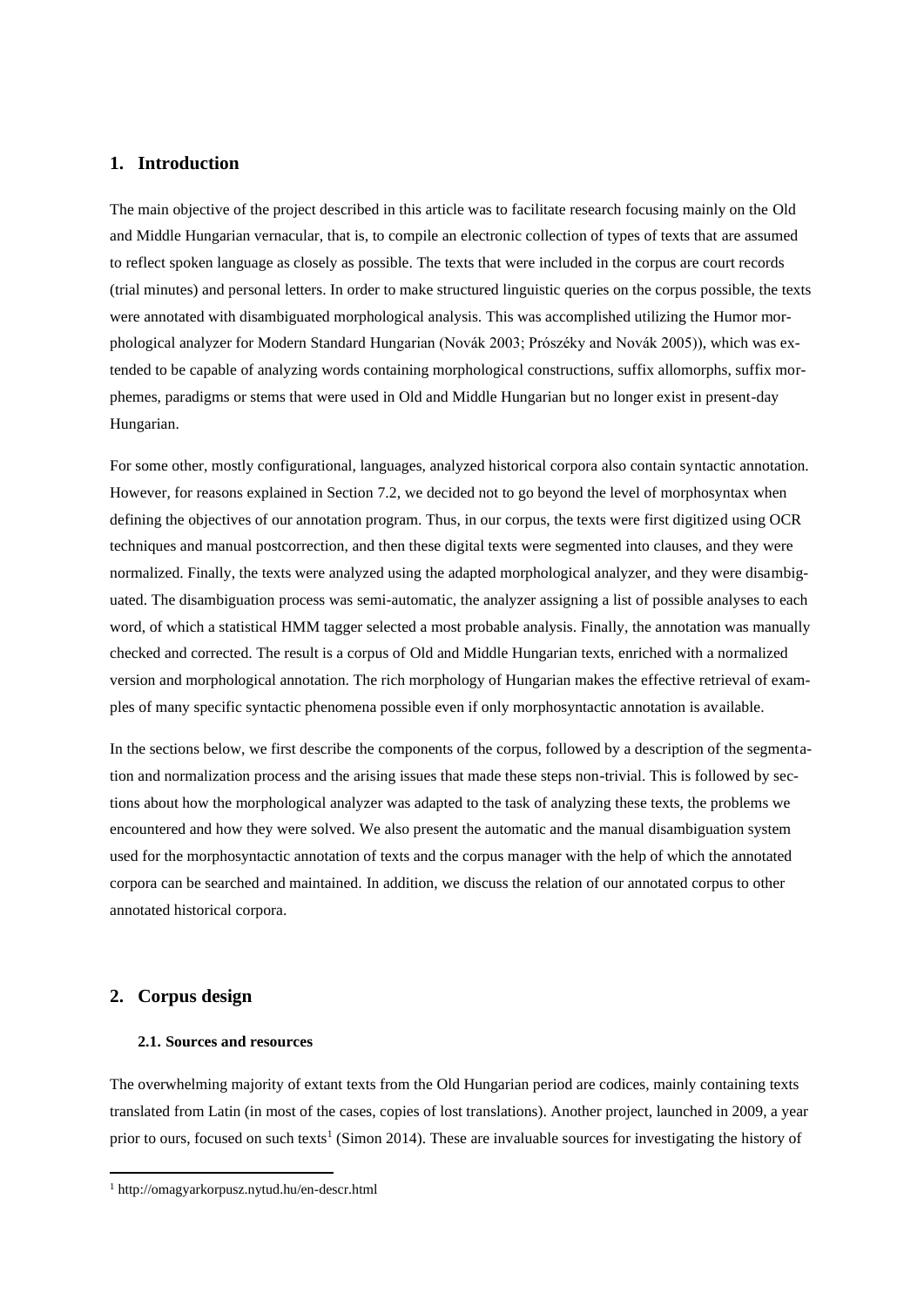Hungarian. However, it also seemed important to present a different register, the significance of which is evident in historical linguistics: informal language use. Obviously, there is no way to access spoken language, the most prototypical type of language use in this register, directly, but there are sources that could be regarded as the best possible approximation. Therefore, we decided to compile a corpus that contains minutes taken at court trials, such as witch trials, and letters sent by noblemen and serfs (the former being mostly private correspondence), in a similar vein as e.g. the Corpus of English Dialogues<sup>2</sup>, The Corpus of Early English Correspondence<sup>3</sup>, or the P.S. Post Scriptum Project focusing on Early Modern Portuguese and Spanish letters<sup>4</sup>. Although they were edited, court records are written versions of spoken testimonies of witnesses. Due to the specific nature of these trials, witnesses were warned to recall faithfully whatever they knew that would pertain to the given case, which means that they recited old conversations, threats, disputes etc. As for private letters, these are "apparently the most dialogic and interactional in the sense that the writer-addressee dyad can be located in specific individuals" (Pahta et al. 2010:7).

During the first centuries after the foundation of the Hungarian State (1000 AC), the official language was Latin. The primary language of private correspondence was also Latin. The first extant private letter in Hungarian was written only at the very end of the 15th century, and the first extant records of trials in Hungarian date back to the first half of the 16th century. Therefore, the number of texts that would represent the Old Hungarian period (prior to 1526, the year of the Turkish occupation and the consequent demolition of monastic culture) is relatively small compared to those representing Middle Hungarian (spoken between the symbolic boundaries of 1526 and 1772, the beginning of the Age of Enlightenment in Hungary), during which the amount of texts that survived up to now rose from decade to decade. Therefore, a corpus representing this register cannot be balanced with respect to time: it was clear from the outset that it has to include all the texts available from Old Hungarian, and a selection of texts available from Middle Hungarian.

### **2.2. Text selection and metadata**

When selecting the texts to be included in the corpus, sociological features played an important role: the texts of the lawsuits span almost the whole period and are comprehensive geographically, covering several Middle Hungarian dialects. The date and location of the court case recorded as metadata in the database makes it possible to identify the dialect/language variant used in the given text. The social status of the speakers is also identifiable: all witnesses and those accused in witch trials were from lower social classes, they were either serfs or artisans. In addition, personal letters can be further subdivided according to the social status and gender of the sender, his/her relationship to the addressee, the social status and gender of the addressee, and whether the letter was written by the sender himself/herself or it was created by someone else under his/her name. These variables were recorded as metadata in the corpus facilitating sociolinguistic research concerning the Middle Hungarian epoch. Although location is part of the recorded metadata also for correspondence, this data is less relevant from a sociolinguistic point of view, because, in contrast to court records, the dialect cannot be identified based on the location where the text was dated, as most of the letters were authored by people with high mobility: noblemen and university students. Due to the nature of historical sources, it could not be among the objectives to build a corpus

<sup>2</sup> http://www.helsinki.fi/varieng/CoRD/corpora/CED/index.html

<sup>3</sup> http://www.helsinki.fi/varieng/domains/CEEC.html

<sup>4</sup> http://ps.clul.ul.pt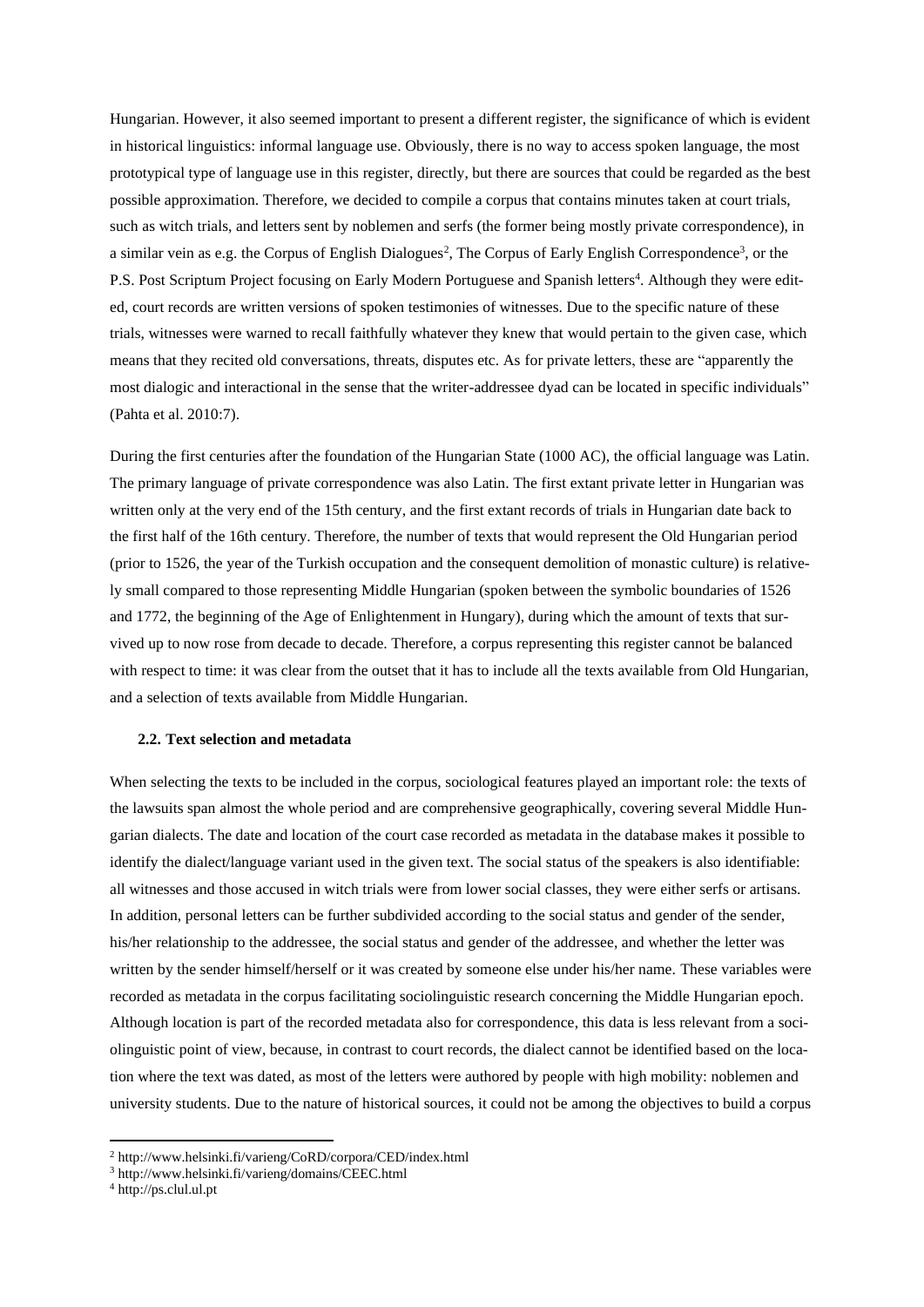that is balanced and representative, as we faced similar problems as other teams building historical corpora: "Precisely defining the total target population, which is crucial for representativeness (...), is almost impossible for past periods with any reasonable degree of statistical validity. The texts transmitted to the present represent a random subsample of the whole population, due to largely extra-linguistic accidents. Thus, historical corpora can never even remotely capture the full variety of language" (Claridge 2008: 247., cf. Meyer 2002:37). As Hunston (2008: 156) phrased it: "All corpora are a compromise between what is desirable, that is, what the corpus designer has planned, and what is possible." The only viable approach seemed to be to gather texts that are available (also meaning that they are not subject to copyright issues), and code as much information as possible concerning their sociolinguistic features for the user to utilize.

At present, the size of the corpus available on-line is approximately 5.8 million characters<sup>5</sup>, more than  $750,000$ tokens. 52.5% consists of court records, while 47.5% is correspondence. The number of individual documents in the corpus is 1544. The part of the corpus that contains fully manually checked morphological annotation consists of more than 570,000 tokens. Moreover, the corpus is continuously being extended, as described in the Conclusion section of this paper<sup>6</sup>.

#### **2.3. Annotation**

The corpus we present in this paper is the first historical corpus of reasonable size for Hungarian that contains full morphosyntactic annotation of all the texts included in it. The annotation procedure is described in detail in Sections [3](#page-3-0) to [5.](#page-11-0) Following digitization, all the texts were normalized and segmented into clauses manually (see Section [3\)](#page-3-0). This was followed by automatic morphological analysis and automatic disambiguation (see Sections [4](#page-10-0) and [5\)](#page-11-0). The automatically created morphological annotation (including lemmatization, the annotation of morphosyntactic features including ones often considered derivational, and segmentation of compounds) was checked and corrected manually using a web-based annotation interface (see Section [5.1\)](#page-13-0) and by performing queries on the database specifically designed to spot annotation errors (Section [6\)](#page-18-0).

#### <span id="page-3-0"></span>**3. Preprocessing of the texts**

#### **3.1. Digitization**

Fortunately, the published sources of Middle Hungarian are ample and easy to access, and most of them are suitable for linguistic research as well. All the texts selected for our corpora were originally hand-written. However, the basis for the digitized version was always a printed edition of the texts published earlier. The printed texts were scanned and converted to a character stream using OCR. This was not a trivial task owing to the extensive use of unusual characters and diacritics. In the absence of an orthographic norm, each text applied a different set of characters; moreover, the printed publications used different fonts. Thus the only way to get ac-

 $5$  Although the size of corpora is in general given in tokens, we also provide this data in characters, as this would facilitate the comparison of corpora, the token number being partly determined by language type (synthetic vs. analytic languages). Punctuation marks are also often counted as independent tokens. In our case, the provided token count is the number of analyzed words in the normalized version of the corpus. This also differs from raw word count in the original texts both due to differences in orthography and because it does not include the count of foreign-language (mostly Latin) tokens in the corpus.  $6$  A follow-up project of the team was started in September 2015. The focus of this project is corpus-based research on historical morphology, syntax, and, above all, variation, meaning that we will mainly exploit the corpus, but a part of the resources is allocated to further enlarging of it.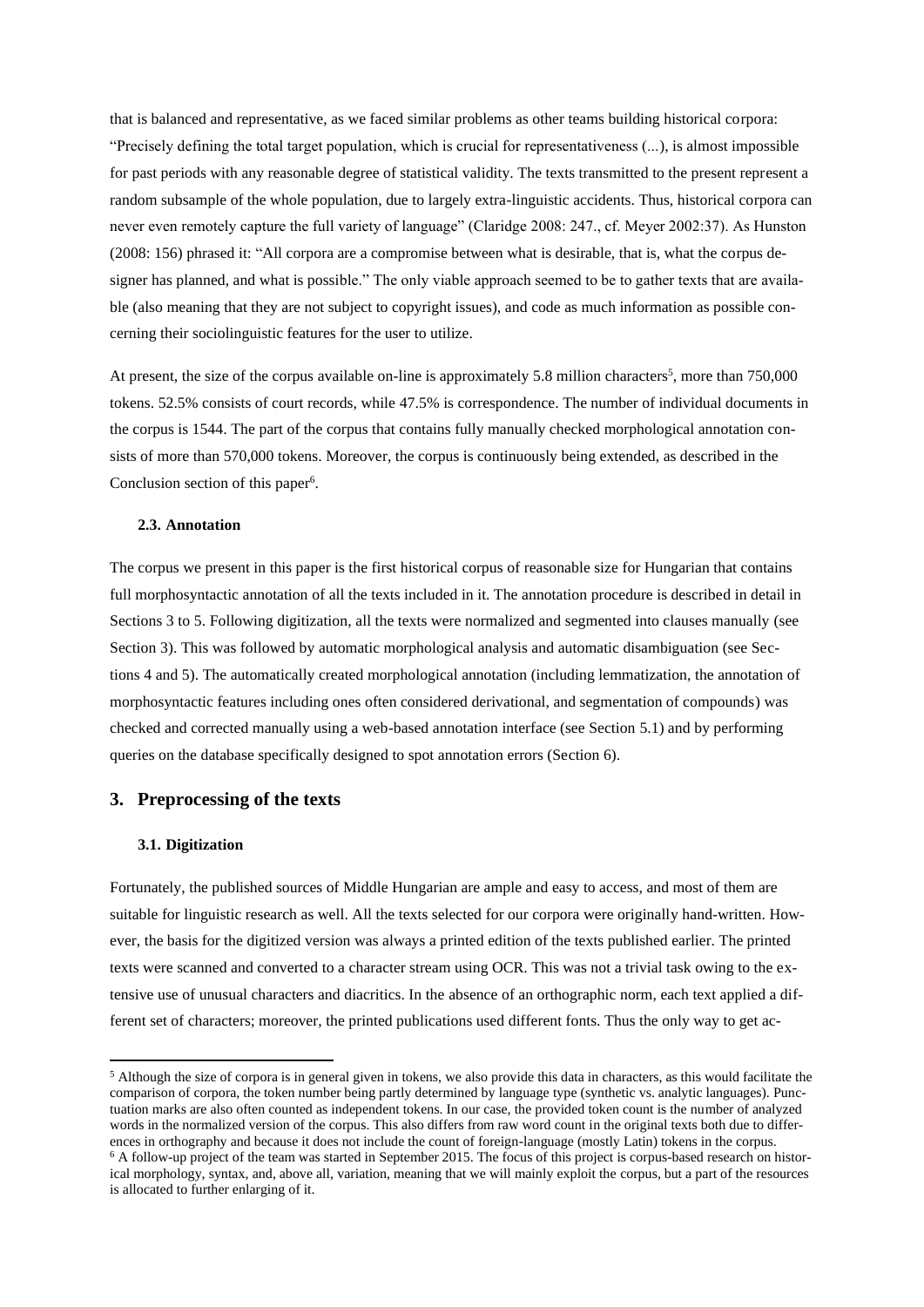ceptable results was to retrain the OCR program<sup>7</sup> for most of the texts from scratch since the out-of-the-box Hungarian language and glyph models of the software did not fit the texts, especially in cases where orthography had not already been modernized in the printed edition we used. In the latter case, at least the glyph models did not need to be trained. Subsequently, all the automatically recognized documents had to be manually checked and corrected, but even so, this workflow proved to be much faster than attempting to type in the texts. We performed a single experiment at the beginning of the project comparing the time needed to type and correct a specific not-very-long document and digitizing the same document training FineReader and correcting the OCR output. The manual digitization approach took about five times as much time already for about ten pages. We did not perform exact accuracy calculations of the OCR method, but with ample OCR training, proofreaders came across relatively few errors. The amount of time spent on the complete digitization procedure of our sources including proofreading ranged from 4 to 9 weeks per volume, with proofreading not done as a full-time job.

The files that emerged through this process served as the basis of the normalized texts, that is, transcripts that the morphological analyzer can handle automatically.

#### **3.2. Segmentation**

Following digitization, the texts were segmented into clauses. Finding clause boundaries in the given text types is less problematic than finding sentence boundaries, since in the case of clauses, one can rely on certain grammatical phenomena that help segmentation (one needs to identify predicates and their arguments and adjuncts). Segmentation into sentences is more arbitrary due to complete lack or inconsistency of the use of punctuation and capitalization in the original documents. Sentence as a category serves only practical purposes in this corpus: sentences are the default units of displaying information when the corpus is queried. An automatic preliminary segmentation into clauses was performed following digitization based on regular expression-based patterns relying on punctuation, conjunctions and relative pronouns as clues. When creating the normalized versions of the texts on the basis of the original sources, it was also a task of the participants to check and correct the segmentation into clauses, and to keep the segmentation consistent between the original and the normalized versions.

On sentence boundaries both the precision and the recall of this simple segmentation tool was high  $(P=0.95,$ R=0.92 evaluated on the whole corpus). The most frequent error classes include errors due to the usage of nonstandard abbreviations, lack of capitalization at the beginning of sentences, usage of full stops at the end of words that are not abbreviations, the usage of question marks in the middle of interrogative clauses (especially following the question particle *-e*), and sentence-final numbers (years). 83% of all sentence boundary errors is located in parts of text written in Latin. The precision of clause boundary detection in general proved to be high (P=0.93): splits rarely needed to be undone manually. Recall on sentence-internal clause boundaries, on the other hand, was relatively low (R=0.47). The tool split clauses only if a comma was followed by an explicit conjunction. In a significant part of the texts, punctuation was missing (lack of commas) or used inconsistently.

<sup>7</sup> We used FineReader, which makes full customization of glyph models possible, including the total exclusion of out-of-thebox models.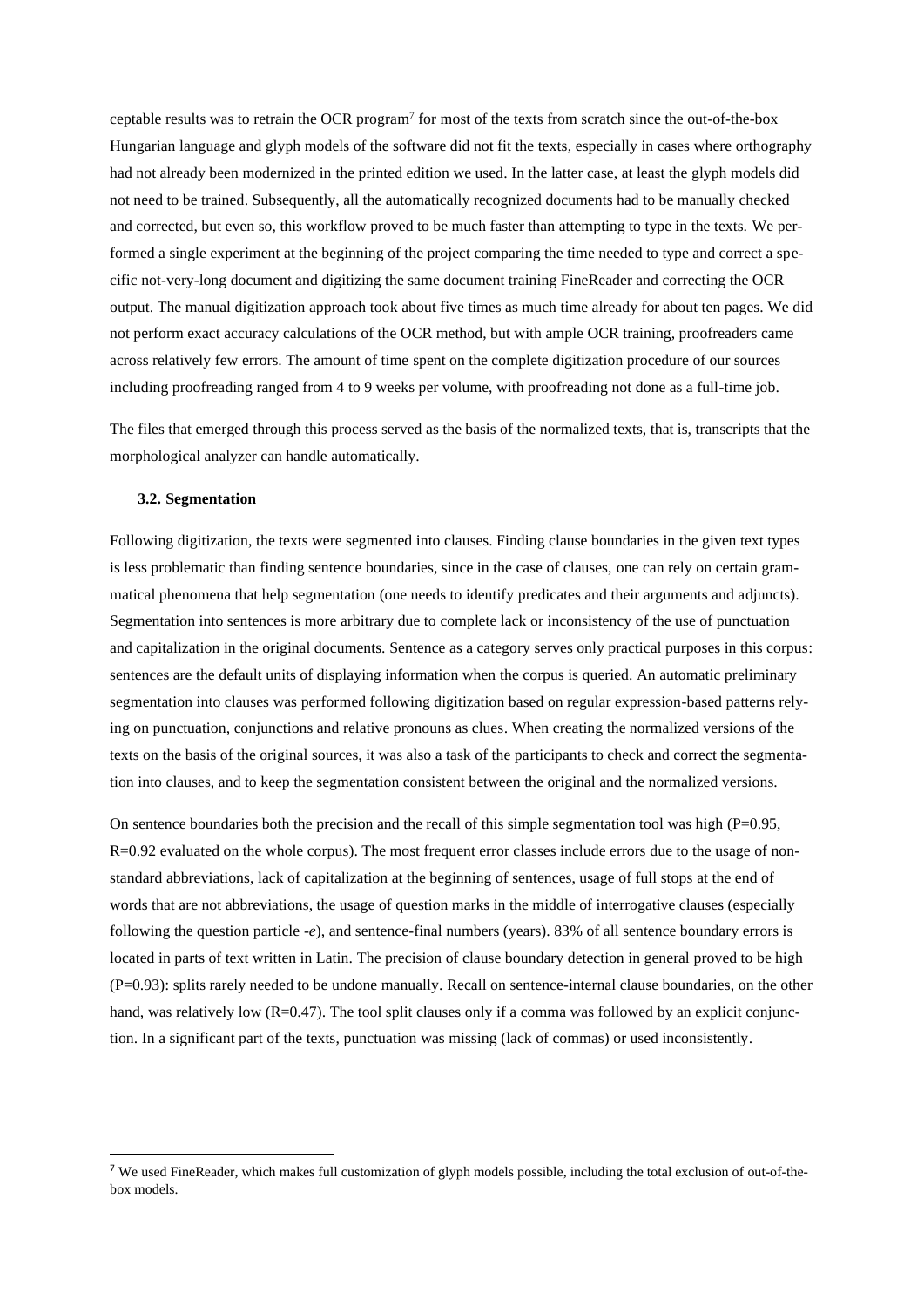The identification and systematic marking of non-Hungarian (mostly Latin) insertions was also carried out manually during this phase: these were put into curly brackets so that the parser would skip them (for further details concerning the handling of non-Hungarian insertions, see below).

#### **3.3. Normalization**

Many authors describing historical corpora highlight the importance of normalization, i.e. creating a transcript of the texts that is uniform regarding their orthography and phonology. The most obvious solution to this problem is modernization to present-day orthography, which means that the texts can be interpreted by a morphological analyzer that was developed for the modern standard version of the given language (see e.g. McEnery and Hardie 2010; Lüdeling and Kytö 2008; Bennet et al. 2010; Hendrickx and Marquilhas 2011; Archer et al. 2015). As this is a highly time-consuming, but inevitable task, different types of software were developed to assist this process, based on a manually normalized training corpus that helps to identify spelling variants (see e.g. Schneider 2002; Rayson et al. 2007; Baron et al. 2011; Archer et al. 2014, 2015; Lehto et al. 2010; Bollmann 2013). However, this did not seem to be a realistic option in our case. On the one hand, our sources displayed an enormous amount of orthographic (and partly dialectal) variation: there were almost as many systems as scribes, if there was a system at all (similar problems were encountered by other teams developing similar types of corpora, see e.g. Hendrickx—Marquilhas 2011). On the other hand, due to the rich morphology of Hungarian, an automatic normalization effort would be confronted by a much more massive amount of ambiguity and much more massive data sparseness problems than in the case of inflecting languages. The much higher morphological variety due to the combined effect of the high number of different affixes and the fact that they tend to be stacked makes a corpus in an agglutinating language much more underrepresent possible word forms than a similar-sized corpus in an inflecting language.<sup>8</sup> Moreover, there were a huge number of instances when team members needed to consider carefully whether a given part of a character string is a morpheme or only an accidental spelling variant. Thirdly, this decision was also motivated by the characteristics of the team, consisting mainly of historical linguists, who were willing to do this task manually.

During the process of normalization, certain phonological dialectal variations were neutralized. The main principle of normalization seemed to be simple: exhaustive representation of the original morphological structure. No extinct morphemes were replaced by their present day counterparts. We also retained extinct allomorphs unless the variation was purely phonological. In practice, however, this turned out to be a much more complicated issue, owing to the amount of variation characteristic of the sources, some of which is due to language change in progress. Still, irresolvable ambiguity had to be handled somehow, meaning that we needed to find the method that would yield an acceptable input for the morphological analyzer while not obscuring the fact that a given form may have more than one reading. In order to provide a concise description of this process, below is a list containing the typical instances where we had to make a general decision whether to normalize or not to normalize:

<sup>&</sup>lt;sup>8</sup> I.e. the chance that the next token in the corpus differs from all previous tokens is and remains much higher for any corpus size.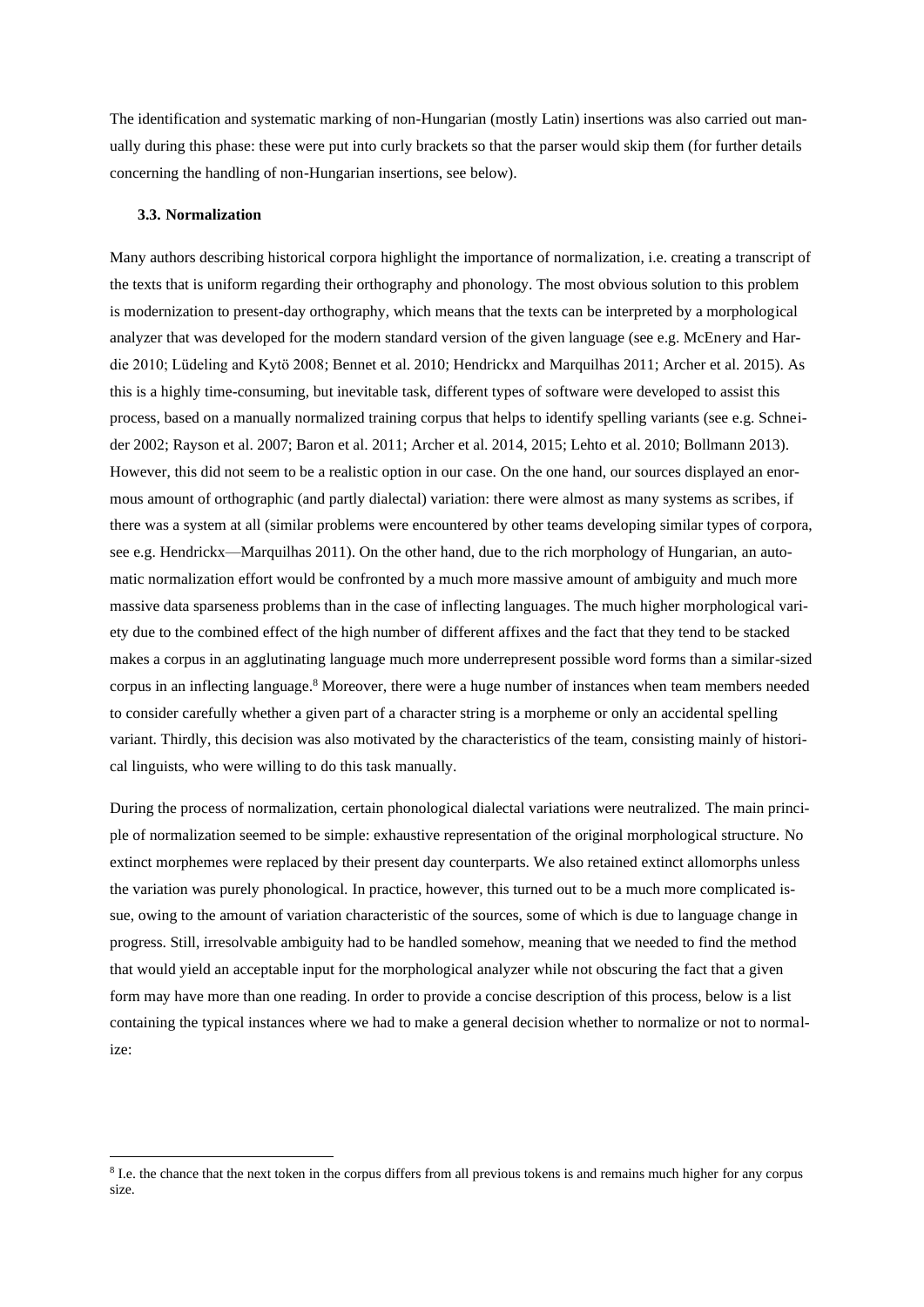- A) What we did normalize:
	- purely orthographic variation (*mondgya mongya mondga mondgja mongja mongia mondgia → mondja* 'says'*)*
	- purely dialectal phonological variation (*pöcsétünkel → pecsétünkkel* 'with our seal')
	- names (*Ersik Ersok Ersek → Erzsók* 'Betty')
	- instances of code-switching to Latin that were integrated into the Hungarian text (*occurál → okkurál* 'occur')
- B) What we did not normalize (see details below):
	- forms that carry relevant morphological information from a historical point of view
	- instances of code-switching to Latin that were not deemed to be integrated into the Hungarian text
	- forms that are ambiguous due to ongoing change and/or orthographical ambiguity

These decisions were made in order to give the best possible input for the morphological analyzer. For instance, even though the orthography of names showed a considerable variation, it was necessary to normalize these as well (as opposed to the solution applied by Hendrickx and Marquilhas 2011, tagging them as 'name' as they are), because they are inflected in the majority of the cases, and for an automatic morphological analysis to be performed on them, a stem with some consistent spelling needs to be identified. Similarly, instances of code switching had to be handled sensibly. For instance, it was quite regular in the era to apply Hungarian inflection to Latin verb stems, which naturally means that they needed to be parsed. On the other hand, there were numerous Latin items that did not show overt Hungarian morphological marking, yet this can also be due to their morphosyntactic properties (nouns in the nominative case, which is unmarked in Hungarian, or adverbials), therefore the lack of overt morphological marking cannot be taken as a clue to identify different types of code-switching (alternational vs. insertional). Besides, while we did not want to leave significant constituents of basically Hungarian clauses unanalyzed, we did not want to undertake the analysis of larger chunks of foreign text either. Therefore, if a larger chunk of the text that was included into the normalized version was in Latin, it was marked as foreign, and it was left unannotated by the morphological analyzer. However, if a given item was considered an integral part of the Hungarian clause, it was inserted into the normalized version as text to be analyzed.

Concerning ambiguity, sometimes the simplest decision, i.e. whether to write a letter with or without an accent mark on it, or whether to write two items as one word or two, led to lengthy discussions and specific solutions, as these seemingly meticulous distinctions affect morphological analysis. In what follows, we will survey typical instances of ambiguity that required specific solutions already at the phase of normalization. These cases are heterogeneous with respect to the result of the chosen normalization practice: some of these determined the morphological analysis of the given item themselves, whereas in certain cases it was necessary to combine a given normalization strategy with a specific annotation procedure.

### 3.3.1. Masking ambiguity during normalization

The class of preverbal particles is a typical instance of having no other option but masking ambiguity during normalization. The category of preverbs was constantly growing during the given era, and the source of this grammaticalization process was the class of adverbials and postpositions. In Modern Standard Hungarian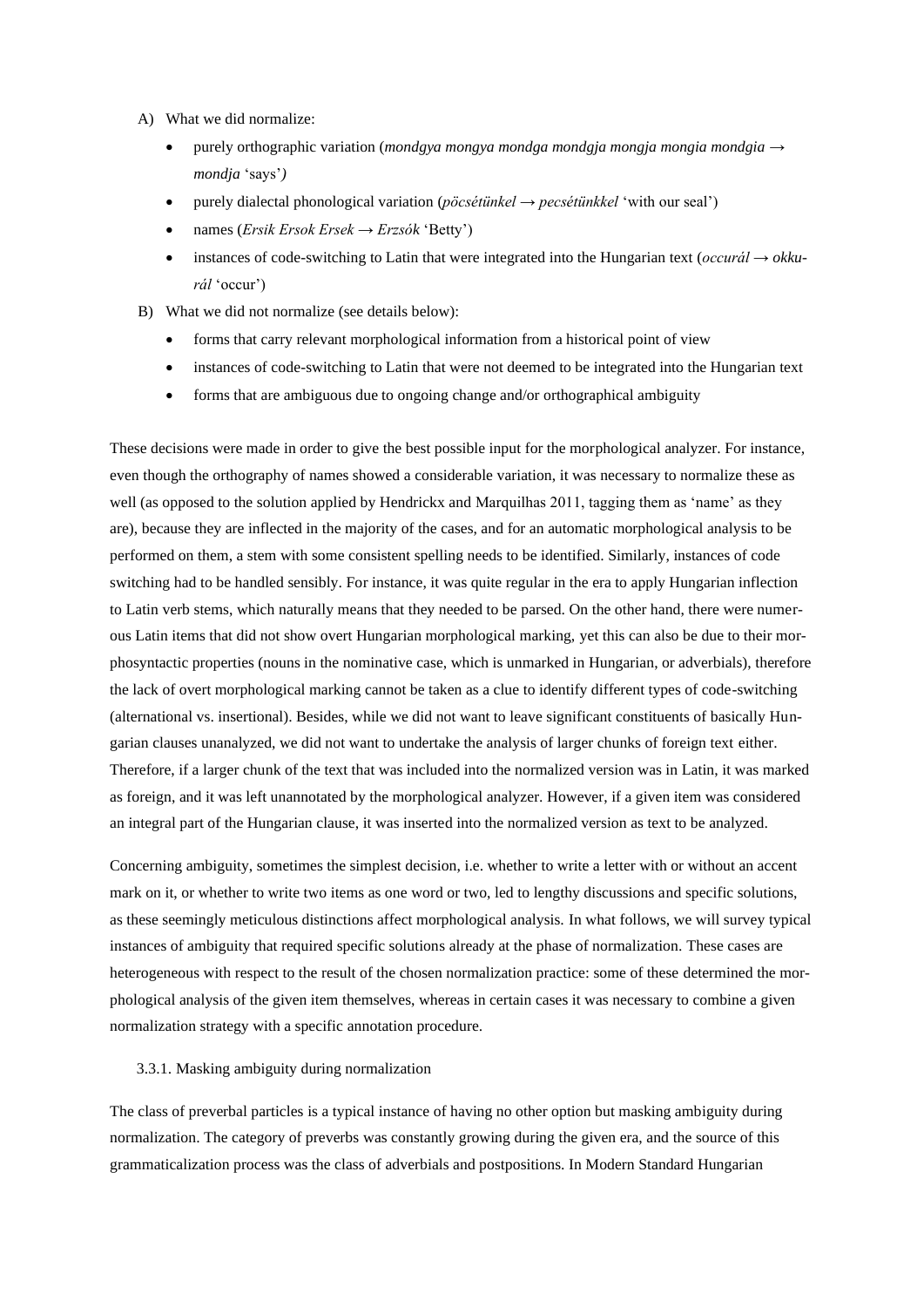(MSH), preverbs and verbs are written as one word, whereas neither adverbials, nor postpositions form a compound-like structure with the verb orthographically. Therefore, if one finds an ambiguous structure, this decision (i.e. whether to write it as one or more words in the normalized version) excludes the alternative morphological analysis. There was therefore no other option but to define a rule of thumb: in case of adverb–preverb ambiguity, the two items were written as one word, and the user is reminded of the possibility of an alternative morphological analysis in the user's guide (similar problems were encountered by other teams, see eg. Bennet et al. 2010). To tell the truth, distinctions of this kind would not reflect significant semantic distinctions, but such a disclaimer is appropriate.

Another case when there was no other possibility but to hide morphological ambiguity during normalization was that of the definite article. Although introduction of a definite article was an innovation of Old Hungarian, its form (which is *a/az* in MSH depending on whether the following word is consonant- or vowel-initial) was not yet consistently differentiated from that of its source, the distal deictic pronoun *az* ('that'). Therefore, the form *az házat* could have two interpretations: 'the house.acc' or 'that house.acc', the first being *a ház-at*, the second *az-t a ház-at* in MSH. In addition to the problem of two possible interpretations, the normalized version of the second reading would yield a form that consists of morphemes not present in the original version. The solution in this case was similar to the previous one, a rule of thumb saying that in these cases, one has to normalize the ambiguous form as if it were a definite article (which, in turn, already determined its morphological analysis), and the user will be reminded of the other possibility in the user's guide. This is the method we applied if ambiguity pertains to a given class of words as a whole.

# 3.3.2. Marking morphological ambiguity during normalization with an associated morphological annotation procedure

Another type of ambiguities required specific solutions both during normalization and morphological annotation. In these cases, the given normalization instruction was paired up with a complementary annotation procedure (for those cases in which this also required the extension of the tag set of the analyzer, see the next section). For instance, the suffixes marking the inessive (*-bAn*) and the illative (*-bA*) were used in different orthographic traditions in the Middle Hungarian era with different distribution than in written MSH. (As a matter of fact, there is great variation in this respect even in modern *spoken* Hungarian). In cases where the usage in the text differs from written MSH, we kept the form present in the text, but deviation from MSH orthography in these cases was marked by an apostrophe (e.g. *házba'n*, if the original version of the text had a locative form where the context would suggest a lative reading 'house.Ill', and *házba'*, if the original version of the text had a lative form where the context would suggest a locative reading 'house.Ine'). The morphological analyzer assigns the analysis appropriate in the given context to these forms (i.e. illative to forms normalized as *-bA'n* and inessive to forms normalized as *-bA'*). This way, these forms can be easily searched for using a query referring to both their form and their function.

An example of irresolvable ambiguity due to the vagueness of the orthography of the era is the non-consistent marking of vowel length. Due to accents missing from the texts, definite and indefinite  $3<sup>rd</sup>$  person singular imperfect verb forms were often not distinguished, e.g. those of the frequently used word *mond* 'say': *mondá* ~ *monda*. Furthermore, in many texts in the corpus, these two forms were used with a clearly different distribution from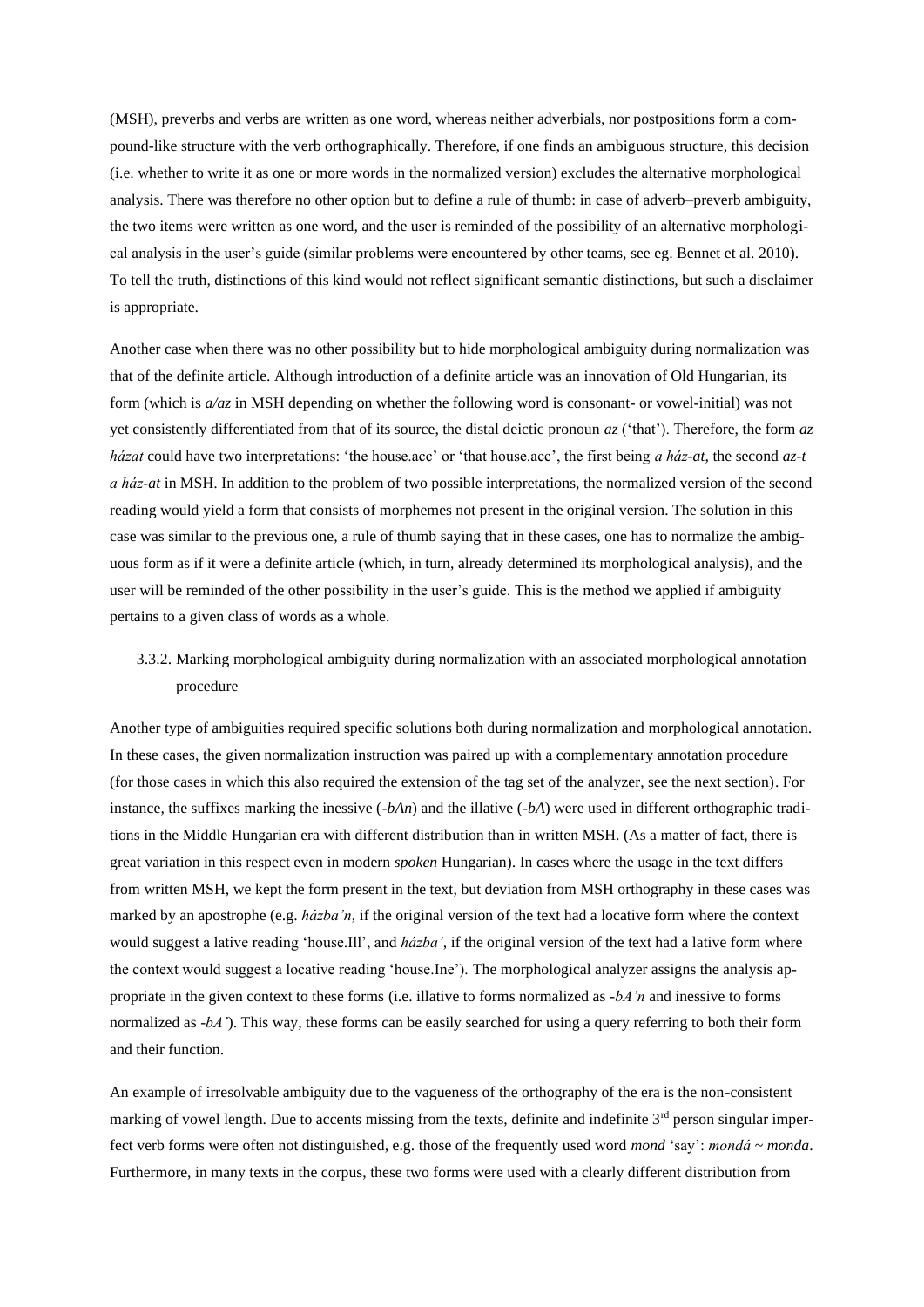their MSH ( $3<sup>rd</sup>$  person singular past) counterparts *mondta* ~ *mondott*. Therefore, in many cases, neither the orthography, nor the usage was consistent enough to decide unambiguously how a certain appearance of *monda* should be interpreted concerning definiteness. In these cases, we used flying accents (*monda´*) during normalization.<sup>9</sup> Forms marked like this are analyzed by the morphological analyzer as inherently ambiguous concerning the definiteness of the object of the verb. Incidentally, 1st person singular past forms (e.g. *mondtam* 'I said') or 2 nd person plural imperfect forms (*mondátok* 'you.pl said') are similarly ambiguous concerning definiteness, and this ambiguity is not due to orthographical issues, but is simply a case of paradigmatic syncretism. Nevertheless, disambiguation of these forms is not always possible based on the present-day grammatical intuition of a human annotator, because we know that it may in specific cases differ from that of the author of the original text. Nevertheless, the latter forms can be marked as inherently ambiguous only during morphological analysis and disambiguation, while the forms ambiguous due to inconsistent marking of vowel length must be marked as such already at the time of normalization.

The vagueness of orthography may result in even more ambiguity than in the case of *monda*: the sequence *halla* could either be interpreted as indefinite 3rd person singular imperfect of *hall 'hear'* (*halla*), or definite 3rd person singular imperfect (*hallá*), or, due to indeterminacy of the marking of the palatality of the consonant, even definite 3<sup>rd</sup> person singular imperative, or definite 3<sup>rd</sup> person singular present indicative (both to be normalized as *hallja*). As this is a rather unique case involving only a handful of not very frequent word forms, and the ambiguity concerns a complicated pattern of possible feature combinations instead of just a single feature, the solution above is not applicable as it is. In such cases, the most probable normalized form has to be chosen (which could be ambiguous itself e.g. *halla´)*, and that choice would constrain possible morphological analyses, but in such cases the user is reminded of the further potential ambiguity (i.e. that this could also be a case of a present tense definite word form, *hallja*) using an asterisk: e.g. \**halla´.*

Another example of inherent ambiguity is a dialectal variant of possessive marking, which is very frequent in this corpus and often neutralizes singular and plural possessed forms. For example, the original word form *cselekedetitüll* could both mean 'due to his/her deed' or 'due to his/her deeds', which in many cases cannot be disambiguated based on the context even for human annotators. The solution in this case was to use a special normalization method, namely to normalize these forms in a manner that would not be used in Modern Standard Hungarian, e.g. as *cselekedetitől* in the given case. (In MSH, this form does not exist: 'due to his/her deed' is *cselekedetétől,* and 'due to his/her deeds' is *cselekedeteitől).* These special, non-standard forms were assigned special tags by the morphological analyzer (see the next section). In this specific case, the tag used ( $P\times S3$ . Pl?=i) conveys the information that the given morphosyntactic feature (here number) is ambiguous ( $P1$ ?) and the fact that it takes a non-standard neutralized form  $(=i)$ .

In the case of a specific group of words (containing mostly adverbials and adverbial pronouns), simple normalization to the modern standard form would not have strictly meant loss of morphological structure, but loss of valuable (diachronic) morphological information. For instance, the adverbial pronoun meaning 'where' had two alternative forms, *ahon* and *ahol*. Although they were probably already morphologically non-transparent in Middle Hungarian, the difference between them cannot be treated as purely dialectal difference, as they preserve

<sup>9</sup> Besides, to facilitate text input, we also allowed the use of asterisks, which are easier to type, and were subsequently converted to flying accents before morphological analysis.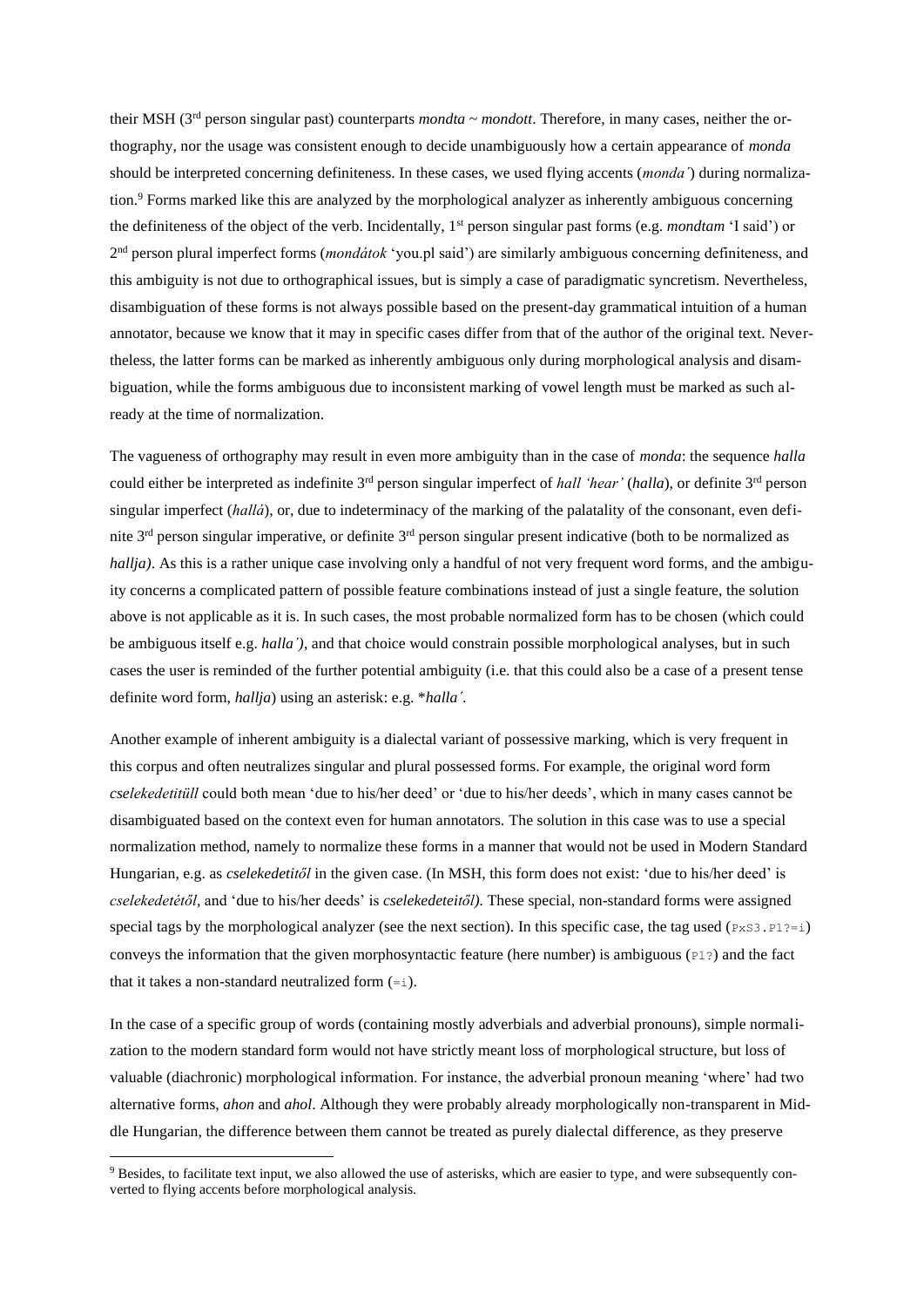different suffixes (i.e. different morphological structure), and it did not seem to be a very good practice to neutralize this difference by normalizing them both to *ahol*, the modern standard form. The solution was to maintain both forms in the normalized version, and to co-index their lemmas. In practice this means that if users search for the occurrences of *ahol*, i.e. the modern standard form, they will get a list containing both the occurrences of *ahol* and *ahon*. From then on, they can choose to filter out the examples of these latter forms if these data would be considered irrelevant. Hopefully, this will prove to be a user-friendly feature, as this facilitates the search for morphological fossils.

The segmented normalized version, i.e. the input of the morphological analyzer, looks like the examples in Figure **1** (the lines in boldface come from the original version of the text, below them there are their normalized versions, i.e. those that approximate Modern Standard Hungarian). Note that modernization to present-day orthography also implies differences in tokenization into individual words between the original and the normalized version. This was accomplished using special marking of white space where there is a mismatch in tokenization (marked with a backslash, see e.g. Figure **1**, last example).

| en tiltottam<br>Én tiltottam,                                                     | <i>I</i> banned                            |
|-----------------------------------------------------------------------------------|--------------------------------------------|
| hogj meg ne egje<br>hogy meg ne egye.                                             | that she should not eat it.                |
| nekem monta Szabo Györgjne<br>Nekem mondta Szabó Györgyné:                        | Mrs. György Szabó told me:                 |
| halgas te kutyaba telelt<br>"Hallgass, te kutyába' telelt,                        | Shut up you who wintered in a dog,         |
| nem tucz te ahoz<br>nem tudsz te ahhoz!"                                          | what do you know to that?                  |
| a Menyecske meg\ even a gjökeret,<br>A menyecske megevén a gyökeret,              | The young woman having eaten the root      |
| kerte tüle<br>kérdte tőle,                                                        | she asked her                              |
| joé<br>jó-e.                                                                      | if it was good.                            |
| Menyecske felelt<br>Menyecske felelt,                                             | Young woman replied:                       |
| eleg edes:<br>elég édes.                                                          | It is sweet enough                         |
| Haza\ menven a Menyecske meg\ betegedet,<br>Hazamenvén a menyecske megbetegedett. | Having gone home the young woman fell ill. |

**Fig. 1** Segmentation into clauses of a fragment of Bosz. 41. Bihar county, Nagykereki, 1724<sup>10</sup>

The use of the backslash [\], as shown in the examples, is motivated by practical reasons: it marks cases when an item would be written as one word in Modern Standard Hungarian, but the original source contains these as two separate words. In order to achieve correct matching of the original and the normalized versions of the texts, every clause has to contain the same number of tokens; therefore this mismatch (and its inverse, when the origi-

<sup>10</sup> Bosz. = Schram, Ferenc (ed.), *Magyarországi boszorkányperek 1–3. [Witch trials in Hungary Vol. 1–3].* Akadémiai Kiadó, Budapest, 1983.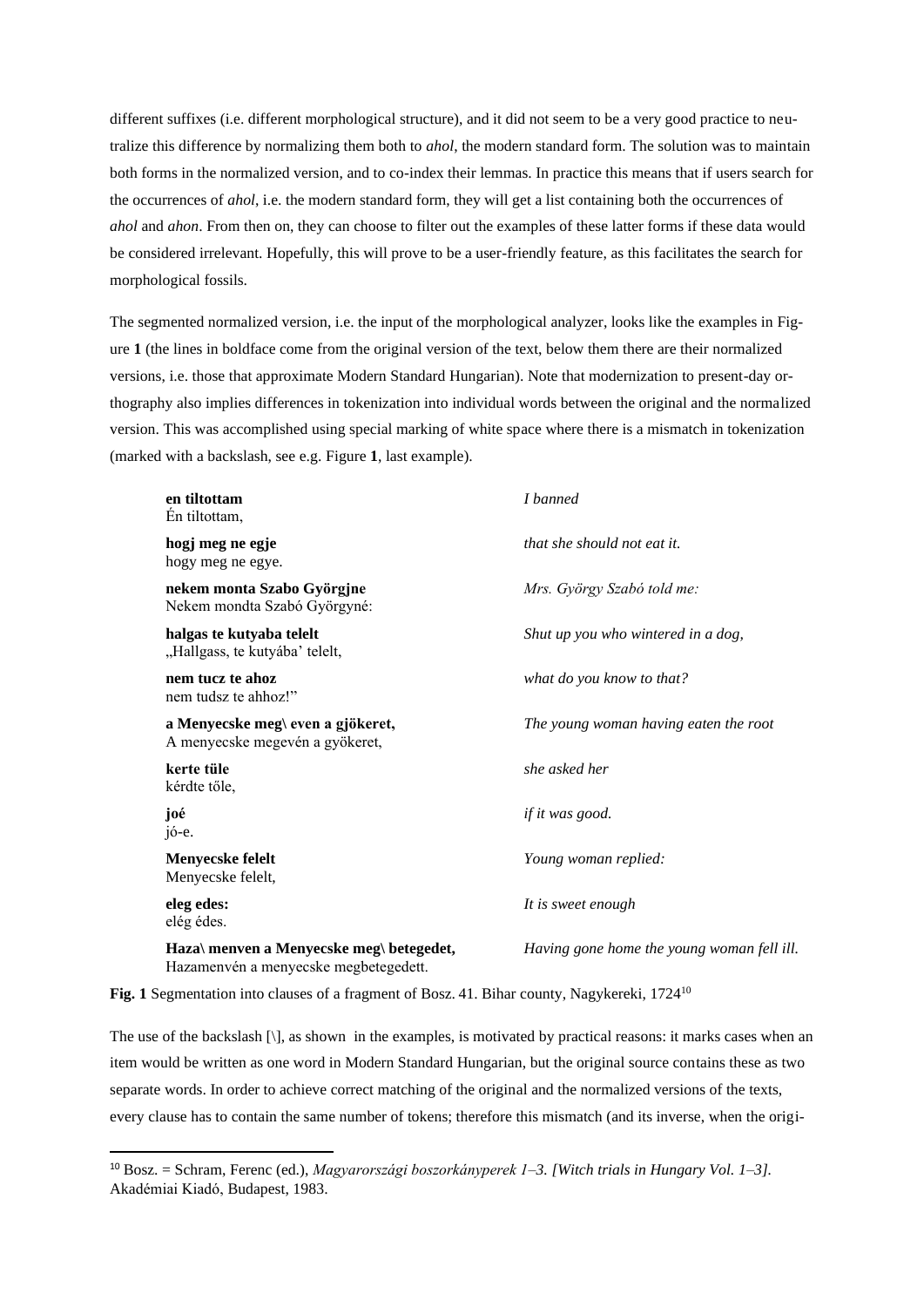nal source contains one word where the normalized text has two) has to be marked systematically. Similarly, several symbols were introduced to mark if a text segment is incomplete  $({\ldots})$  or is non-Hungarian (e.g. *{\!lat!29. Septembris 698.}*), if it is or has a deleted (e.g. *Vörös {\uy} Vÿz*) or an inserted part (e.g. *Chris{%t}ina*), or if several readings are possible (e.g. *megláta, → \*meglátta\**). The normalized texts were automatically checked for eventual tokenization mismatches, which were then manually corrected.

Although the normalized versions of the texts were created individually, normalization as such involved teamwork. On the one hand, the project participants making the normalized versions were encouraged to consult with the others during regular meetings if they found problems they could not tackle with the help of the guidelines provided for the process of normalization. On the other hand, all text versions (i.e. the digitized originals and their normalized versions) were triple-checked by members of the team in order to minimize the number of mistakes. Naturally, if normalization is done manually by different people, there is a considerable risk that the normalized version of the texts will not be totally homogenous. In order to avoid this, the normalization guidelines were continuously updated when controversial issues were identified to include both the description of the problematic cases and the chosen solution. In some cases, already normalized (and analyzed) texts had to be postcorrected using automatic regular-expression-based query and update methods, when the final decision on the solution to a specific normalization/annotation issue was made.

### <span id="page-10-0"></span>**4. Morphological analysis**

The digitized and normalized texts have been analyzed with an extended version of the Humor analyzer for Hungarian. The lexicon of lemmas and the affix inventory of the program were augmented with items that have disappeared from the language but are present in historical corpora. The morphological analyzer was extended to handle both Old Hungarian and Middle Hungarian morphological constructions. The lemma database had to be supplemented with more than 5000 lemmas, the affix inventory with 50 new affixes (not counting their allomorphs), and more than 440 lines of rules (about 20%) were added or modified in the grammar of the morphological analyzer to handle morphological constructions not attested in MSH.

Certain affixes have not disappeared, but their productivity has diminished compared to the Old Hungarian era. Although words with these morphemes are still present in the language, they are generally lexicalized items, often with a changed meaning. While lexicalized forms containing such suffixes were present in the morphological analyzer for MSH, they had to be included as productive suffixes in the version of the morphology meant to annotate historical texts.

One factor that made adaptation of the morphological model difficult was that there are no reliable accounts on the changes of paradigms. Data concerning which affix allomorphs could be attached to which stem allomorphs had to be extracted from the texts themselves. Certain morphological constructions that had already disappeared by the end of the Old Hungarian era were rather rare (such as some participle forms) and often some items in these rare subparadigms have alternative interpretations. This made the formal description of these paradigms rather difficult.

As mentioned in Section 3.2, a number of affixes needed to be added that represent inherently ambiguous forms. In these cases, a question mark in the tag belonging to the affix marks that the word form is ambiguous concern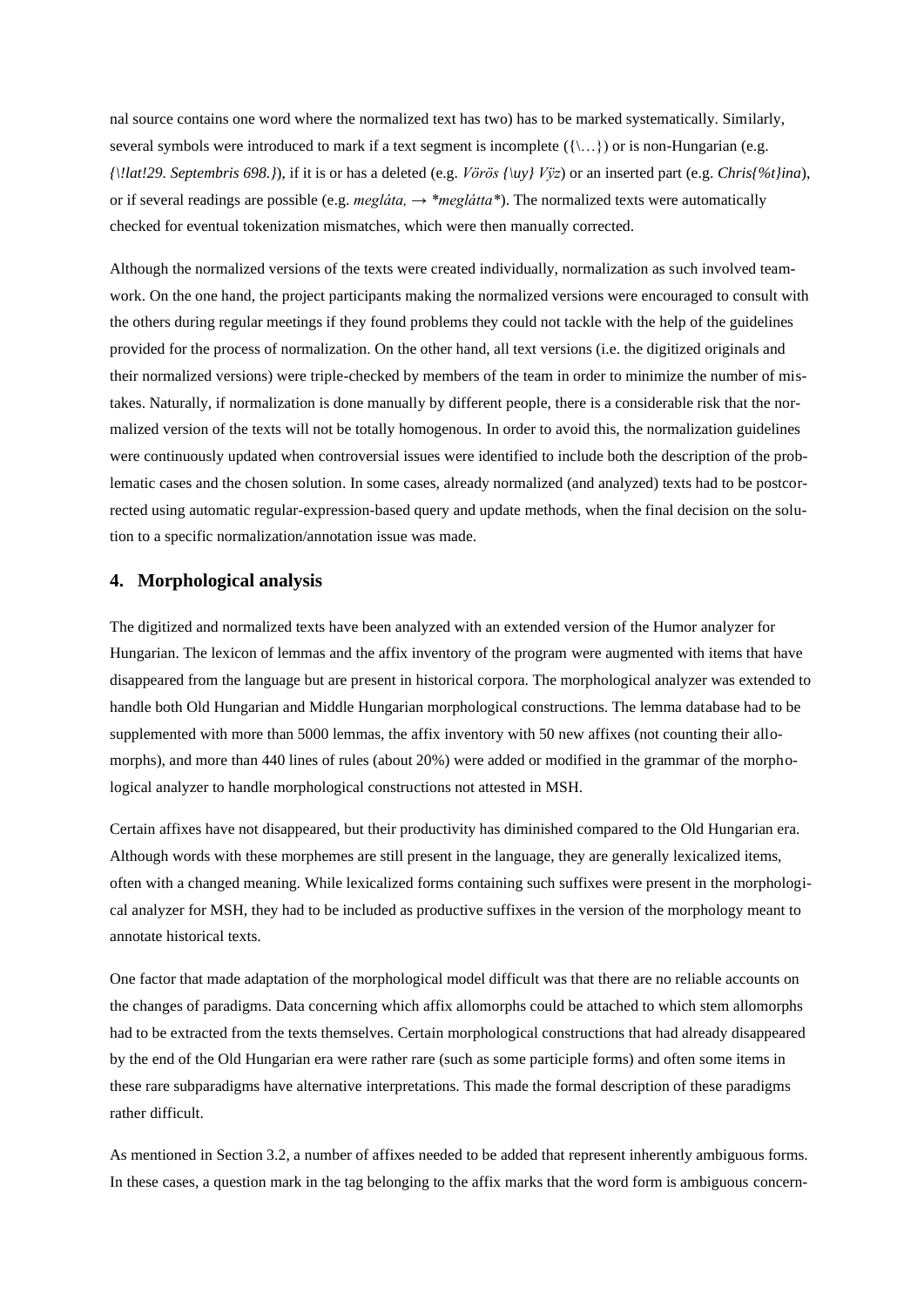ing the grammatical feature denoted by the tag, e.g. *mondtam*{mond[V.Past.S1.Def?]} 'I said (Def?)', kezivel{kéz[N.PxS3.Pl?=i.Ins]} 'with his hand(s)', monda<sup>'</sup>{mond[V.Ipf.S3.Def?]} 'he said (Def?)'.

However, the most time consuming task was the enlargement of the stem inventory. Beside the addition of a number of new lemmas, the entries of several items already listed in the lexicon of the present-day analyzer had to be modified. The causes were various: some roots now belong to another part of speech, or in some constructions they had to be analyzed differently from their present analysis.

Furthermore, the number of pronouns was considerably higher in the examined period than today. The description of their extensive and rather irregular paradigms was really challenging as some forms were underrepresented in the corpora.

Some enhancements of the morphological analyzer made during the corpus annotation projects were also applicable to the morphological description of standard modern Hungarian. One such modification was a new annotation scheme applied to time adverbials that are lexicalized suffixed (or unsuffixed) forms of nouns, like *reggel* 'morning/in the morning' or *nappal* 'daytime/in daytime', quite a few of which can be modified by adjectives when used adverbially, such as *fényes nappal* 'in broad daylight'. This latter fact sheds light on a double nature of these words that could be captured in an annotation of these forms as specially suffixed forms of nouns instead of atomic adverbs, an analysis that is compatible with X-bar theory (Jackendoff, 1977).

The morphological tagset of the original Humor analyzer is a proprietary system of Hungarian category name abbreviations. We extended this tag set to cover all the morphological constructions in Old and Middle Hungarian and internationalized it to make the tags interpretable to the international community. Nevertheless, the morphological tags used in the system do not exactly follow an international standard. There is some overlap with the tags suggested in the Leipzig Glossing Rules (LGR), but the latter covers only a fraction of the morphological features we use (not only for annotating Middle and Old Hungarian but also in the tag set of the original Humor analyzer for MSH), and there are also differences in the abbreviations the two systems use for morphosyntactic features covered by both annotation schemes. In 2016, an LGR-based complete annotation system for MSH was developed (Novák et al. 2017). We consider updating the annotations in the corpus to this scheme in the future.

## <span id="page-11-0"></span>**5. Disambiguation**

The morphological annotation had to be disambiguated. The workflow for disambiguation of morphosyntactic annotation was a semi-automatic process: an automatically pre-disambiguated version of each text was checked and corrected manually. We used a statistical HMM tagger for automatic disambiguation that was incrementally trained on the corpus itself as it grew. The tools and methods we used for automatic disambiguation as well as their performance are described in detail in section 5.2. The initial portion of the annotated training data for the tagger was created completely from scratch using the manual disambiguation interface described in Section 5.1. After the process of morphological analysis, the output is a version in which already three lines correspond to a single clause: the original text, the normalized version and the morphological annotation (the lemma followed by the morphological tag in brackets), as shown in Figure 2.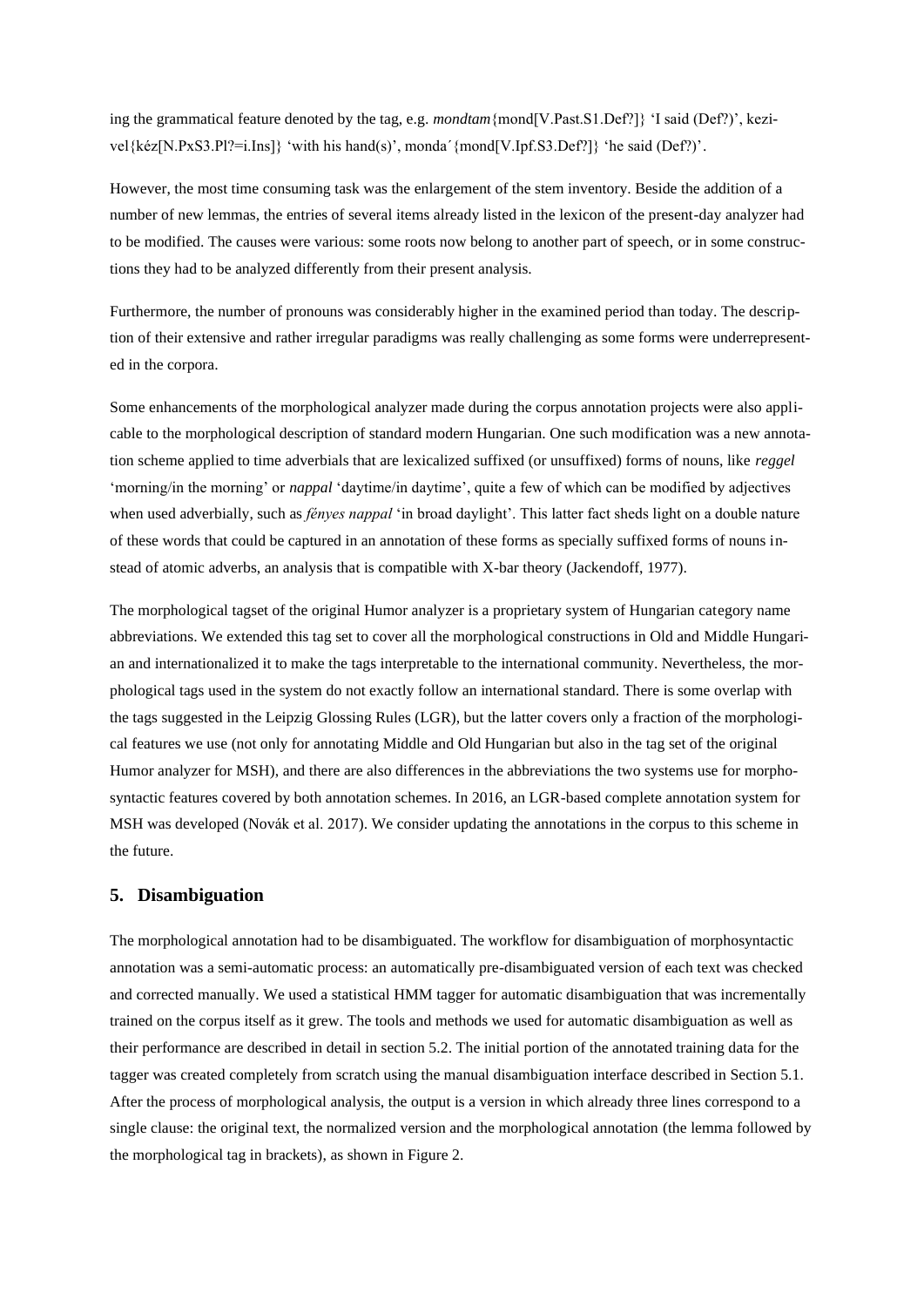| Ezen | Fatens | vallva | azt                                                                                 | hüti | után, |
|------|--------|--------|-------------------------------------------------------------------------------------|------|-------|
| Ezen | tatens | vallia | azt                                                                                 | hite | után. |
|      |        |        | ezen[Det Pro]   fatens[N]   vall[V.S3.Def]   az[N Pro.Acc]   hit[N.PxS3]   után[PP] |      |       |

'This witness testifies that according to his faith'

**Fig. 2** A sample after automatic morphological annotation, before manual disambiguation (Bosz. 273. Sopron county, Szil, 1737). The annotation of ambiguous word forms is green and bold.

The ambiguity rate of the output of the extended morphological analyzer on historical texts is higher than that for the standard Humor analyzer for present-day corpora (2.21 vs. 1.92<sup>11</sup> analyses/word with an identical (high) granularity of analyses). However, in some extreme cases the number of possible analyses can be much higher. The corpora contain instances of various now extinct participial and passive constructions, the addition of which to the morphological analyzer increased the number of possible analyses for some quite frequent verb forms, such as the one in Figure 3, rather significantly. This ambiguity is due to several factors:

- (i) the historical analyzer is less strict (allowing now substandard or dialectal constructions, many of which coincide with regular forms),
- (ii) there are several identical members of the enlarged verbal paradigms including massively ambiguous subparadigms like that of the passive and the factitive<sup>12</sup> and the numerous participial forms,
- (iii) many inherent ambiguities described above.

<sup>&</sup>lt;sup>11</sup> Measured on newswire text.

 $12$  This ambiguity is absent from modern standard Hungarian because the passive is not used any more.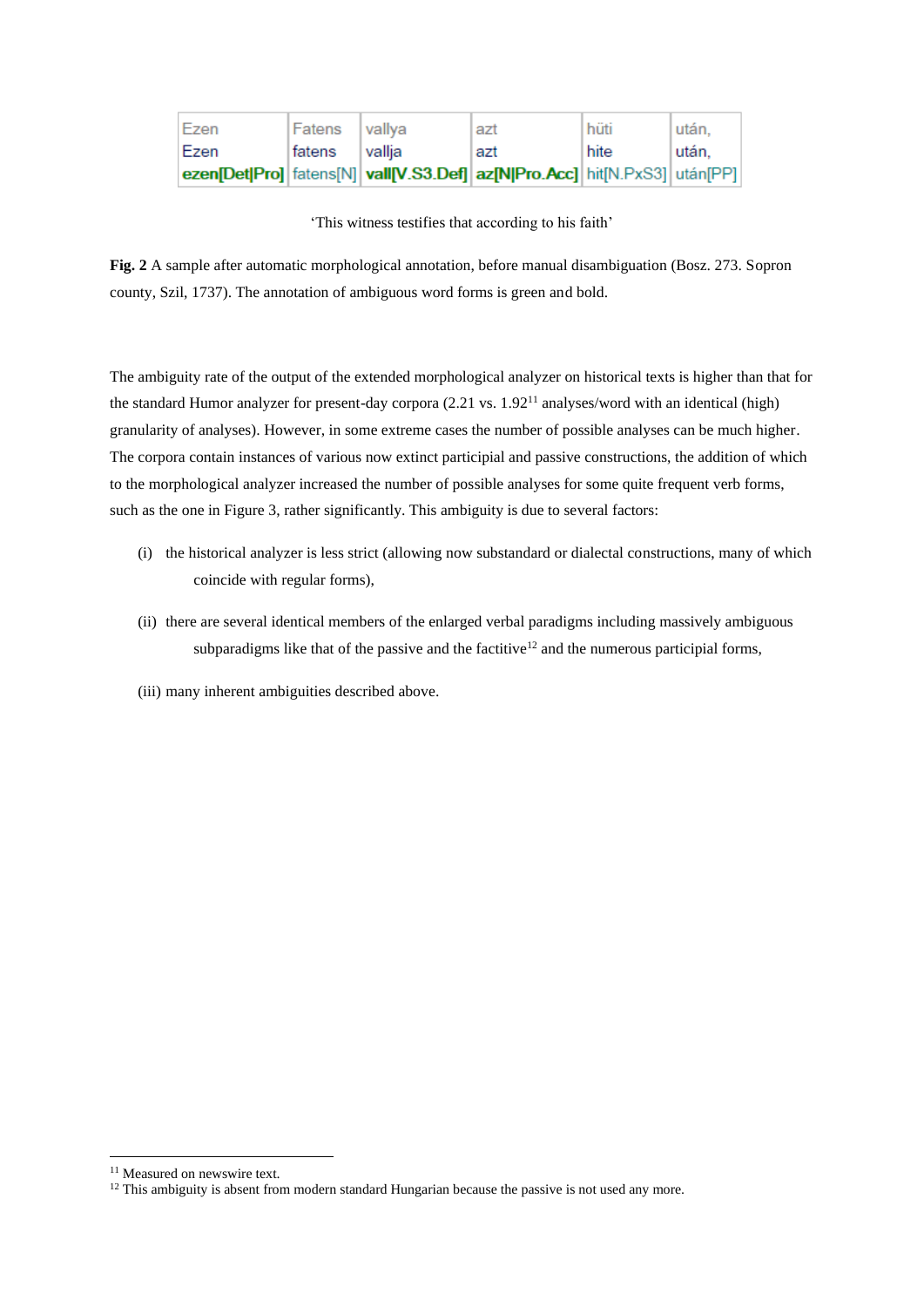| hogy                                                                                                                                     |            | elvesztetted                                            | pöcséted.  |               |                         |      |                                                                 |           |        |         |
|------------------------------------------------------------------------------------------------------------------------------------------|------------|---------------------------------------------------------|------------|---------------|-------------------------|------|-----------------------------------------------------------------|-----------|--------|---------|
| <hogy< th=""><th></th><th>elvesztetted</th><th>pecséted.&gt;</th><th></th><th></th><th></th><th></th><th></th><th></th><th></th></hogy<> |            | elvesztetted                                            | pecséted.> |               |                         |      |                                                                 |           |        |         |
|                                                                                                                                          |            | hogy[C] el +veszt[VPfx.V.PartPrf.PxS2]   pecsét[N.PxS2] |            |               |                         |      |                                                                 |           |        |         |
| az                                                                                                                                       |            | ell+veszt[VPfx.V <sub>il</sub> Past.S2.Def]             |            | hod:          |                         |      |                                                                 |           |        |         |
| az                                                                                                                                       |            | ell+veszt[VPfx.V-ass.Past.S2.Def]                       |            | hod.          |                         |      |                                                                 |           |        |         |
| az[Det]                                                                                                                                  |            | ell+veszt[VPfx.V.Fact.Past.S2.Def]                      |            |               | ly[VPfx.V.Inf.S2]       |      |                                                                 |           |        |         |
| nem                                                                                                                                      |            | el +veszt[VPfx.V.PartAdv=AttA.S2]                       |            |               | kis                     |      | rovaszságot                                                     | gondolni, |        |         |
| <b>Nem</b>                                                                                                                               |            | ell+veszt[VPfx.V.PartPrf.PxS2]                          |            |               | kis                     |      | ravaszságot                                                     | gondolni. |        |         |
|                                                                                                                                          |            | nem[Adv  el +veszt[VPfx.V.PartPrf.PxS2.Acc]             |            |               |                         |      | <b>Pro]</b> kis[Adj] ravaszság[N.Acc] gondol[V.Inf]             |           |        |         |
| hogy                                                                                                                                     |            | ell+veszt[VPfx.V.Pass. Nact=tA.PxS2]                    |            |               | pöcsétgyűrűt            |      |                                                                 |           |        |         |
| hogy                                                                                                                                     |            | el +veszt[VPfx.V.Pass._Nact=tA.PxS2.Acc]                |            |               | pecsétgyűrűt,           |      |                                                                 |           |        |         |
| hogy[C]                                                                                                                                  |            | ell+veszt[VPfx.V.PartPrf=Att.PxS2]                      |            |               | pecsét+gyűrű[N.Acc]     |      |                                                                 |           |        |         |
|                                                                                                                                          |            | ell+veszt[VPfx.V.PartPrf=Att.PxS2.Acc]                  |            |               |                         |      |                                                                 |           |        |         |
| és<br>és                                                                                                                                 | aki<br>akl | ell+veszt[VPfx.V.PartPrf Subj=tA.PxS2.Acc]              |            |               | volna<br>volna.         |      |                                                                 |           |        |         |
| és[C]                                                                                                                                    | aka        | ell+veszt[VPfx.V.PartPrf Subj=tA.PxS2]                  |            | :.S21         | van <sub>IV</sub> .Cond |      |                                                                 |           |        |         |
|                                                                                                                                          |            | el +veszt[VPfx.V.Pass.PartPrf Subj=tA.PxS2.Acc]         |            |               |                         |      |                                                                 |           |        |         |
| és                                                                                                                                       | ez         | ell+veszt[VPfx.V.Pass.PartPrf Subj=tA.PxS2]             |            | <b>Ivűrűt</b> |                         |      | metszethettél                                                   |           | volna  |         |
| és                                                                                                                                       | ez         | ell+veszt[VPfx.V. Nact=tA.PxS2.Acc]                     |            | <b>Iyürüt</b> |                         |      | metszethettél                                                   |           | volna. |         |
| és[C]                                                                                                                                    | ez         | ell+veszt[VPfx.V._Nact=tA.PxS2]                         |            |               |                         |      | gyűrű[N.Acc]   metsz[V.Fact.Mod.Past.S2]   van[V.Cond]          |           |        |         |
| Azért                                                                                                                                    |            | ell+vesztlVPfx.V.Fact. Nact=tA.PxS2.Accl                |            | m             |                         | való | nem                                                             | írásodrul |        | innétoy |
| Azért                                                                                                                                    |            | ell+veszt[VPfx.V.Fact. Nact=tA.PxS2]                    |            | m             |                         | való | nem                                                             | írásodról |        | innétto |
| azért[C]                                                                                                                                 |            | ell+veszt[VPfx.V.Fact.PartPrf Subj=tA.PxS2.Acc]         |            |               |                         |      | Pro.Dat.S1]   való[Adj]   nem[Adv]   írás[N.PxS2.Del]   innétto |           |        |         |
| ugyan                                                                                                                                    |            | ell+veszt[VPfx.V.Fact.PartPrf Subj=tA.PxS2]             |            | Ó             | néven                   |      | veszem                                                          | én.       |        |         |
| udvan                                                                                                                                    |            | <b>Inecseteietien</b><br><b>HAVAIADAT</b>               | πе         | ПΛ            | néven                   |      | $V$ $P$ $R$ $P$ $m$                                             | ón        |        |         |

**Fig. 3** Possible analyses of a verb form (*elvesztetted* 'you lost (definite object)' before manual disambiguation) (Nád. p. 18 1557-06-24<sup>13</sup>)

### <span id="page-13-0"></span>**5.1. Manual disambiguation**

To support the process of manual validation and the initial manual disambiguation of the training corpus a webbased interface was created using JavaScript and Ajax<sup>14</sup> where disambiguation and normalization errors can be corrected effectively. The system presents the document to the user in an interlinear annotation format that is easy and natural to read. An alternative analysis can be chosen from a pop-up menu containing a list of analyses applicable to the word that appears when the mouse cursor is placed over the word in question. Note that the list only contains grammatically relevant analyses for the word returned by the morphological analyzer running on the web server. This is important, since, due to the agglutinating nature of Hungarian, there are thousands of possible tags and lemmatization is non-trivial (see Figure 4).

The original and the normalized word forms as well as the analyses can also be edited by clicking them, and an immediate reanalysis by the morphological analyzer running on the web server can be initiated by double clicking the word. We use Ajax technology to update only the part of the page belonging to the given token, so the update is immediate. Afterwards, a new analysis can be selected from the updated pop-up menu.

<sup>13</sup> Nád. = Károlyi, Árpád – Szalay, József (eds.), *Nádasdy Tamás nádor családi levelezése [Family correspondence of Tamás Nádasdy, palatine of Hungary]*. Akadémiai Kiadó, Budapest, 1882.

 $14$  Ajax (Asynchronous JavaScript and XML) is a client-side browser script that communicates to a server/database without the need for a complete web page refresh.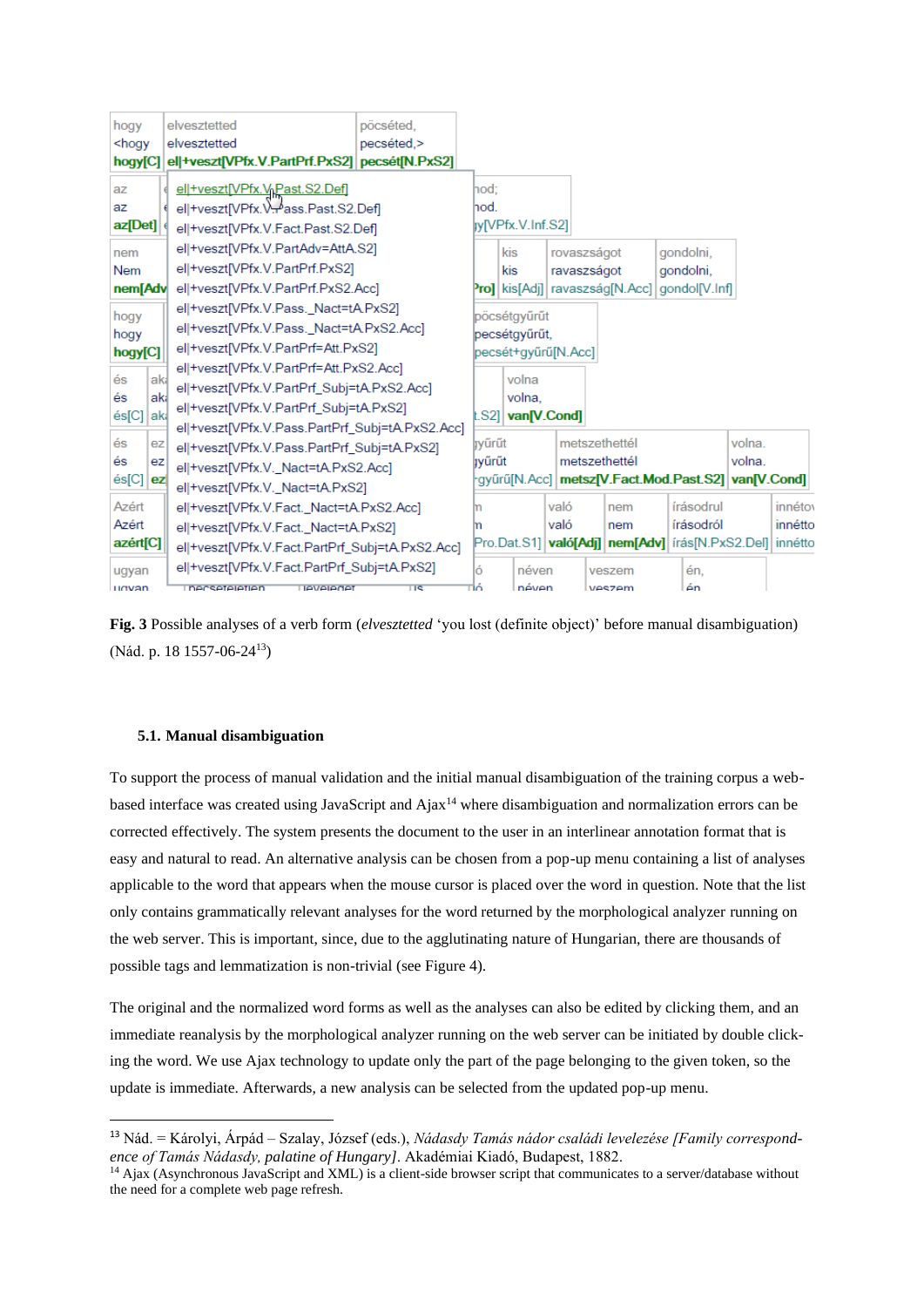As there is an inherent difference between the original and normalized tokenization, and because, even after thorough proofreading of the normalized version, there may remain tokenization errors in the texts, it is important that tokens and clauses can also be split and joined using the disambiguation interface.

| aztat<br>aztat    |         | megh füze,<br>megfőzze, |             | az[N Pro.Acc]   meg +főz[VPfx.V.Subj.S3.Def                                                                                              |             |         |                     |                  |
|-------------------|---------|-------------------------|-------------|------------------------------------------------------------------------------------------------------------------------------------------|-------------|---------|---------------------|------------------|
| és<br>és<br>és[C] | az<br>а | teheneknek              | Tehénneknek | mossa<br>mossa<br>a[Det] tehén[N.Pl.Dat]   mos[V.S3.Def]   meg[VPfx]   a[Det]   to gy[N.PxS3.Acc]                                        | megh<br>meg | az<br>a | Tüdgyét,<br>tőgyét. |                  |
| kit<br>Kit        |         |                         | IS<br>IS    | mos[V.Subj.S3.Def]<br>mos[V.SJ.Def]<br>a+ki[N Pro Rel.Acc] is[Clit_is]  <sub>Tringg</sub> -coordination-rol.V.PartAdv=vAn]  +felé[PP.S3] |             |         |                     | feléje<br>feléje |

**Fig. 4** The web-based disambiguation interface ('… she should cook that/ and wash the udders of the cows./ Having done that toward her…' – Bosz. 192. Pest county, Veresegyház, 1744.)

In cases when the morphological analyzer assigns several possible analyses to one form, the program selects the most likely analysis automatically (see Section 5.2), but these cases are highlighted (displayed in green instead of blue), and the annotators need to check whether the choice of the program is correct. In this phase of the project, it is a time-consuming, but inevitable task to check and disambiguate these cases manually, i.e. to select the analysis that fits the context. Figure 3 shows an instance of a highly ambiguous verb form in context that was not correctly disambiguated by the system, while Figure 5 shows the same clause with the given verb form correctly disambiguated.

The abundance of ambiguous forms highlighted (boldface and green in Figures 4 and 3) shows that many forms need to be checked manually. However, as the automatic disambiguation tool is incrementally retrained (manual disambiguation serving as feedback), its "guesses" are getting more and more reliable. Moreover, the more familiar annotators get with the morphological codes used in the annotation, the less time and effort they need to spend on spotting erroneous annotation.

| hogy | elvesztetted                                             | pöcséted,  |
|------|----------------------------------------------------------|------------|
|      | Shoqy lelvesztetted                                      | pecséted.> |
|      | hogy[C] el +veszt[VPfx.V.Past.S2.Def] pecsét[N.PxS2.Acc] |            |

**Fig. 5** A disambiguated string ('that you lost your seal' – Nád. p. 18 1557-06-24)

Another fairly labor-intensive task was the checking, correction and extension of the database of the morphological analyzer itself, which required constant cooperation between members of the team. Of the many problems that needed to be solved, a characteristic type was when the tags used by the morphological analyzer had to be fine-tuned. For instance, we needed to add a new type of analysis for word forms heading a type of postpositional phrase construction present in the texts but no longer existing in MSH. This, naturally, leads to a dilemma: increasing the number of tags yields more reliable and precise morphological analysis, but potentially raises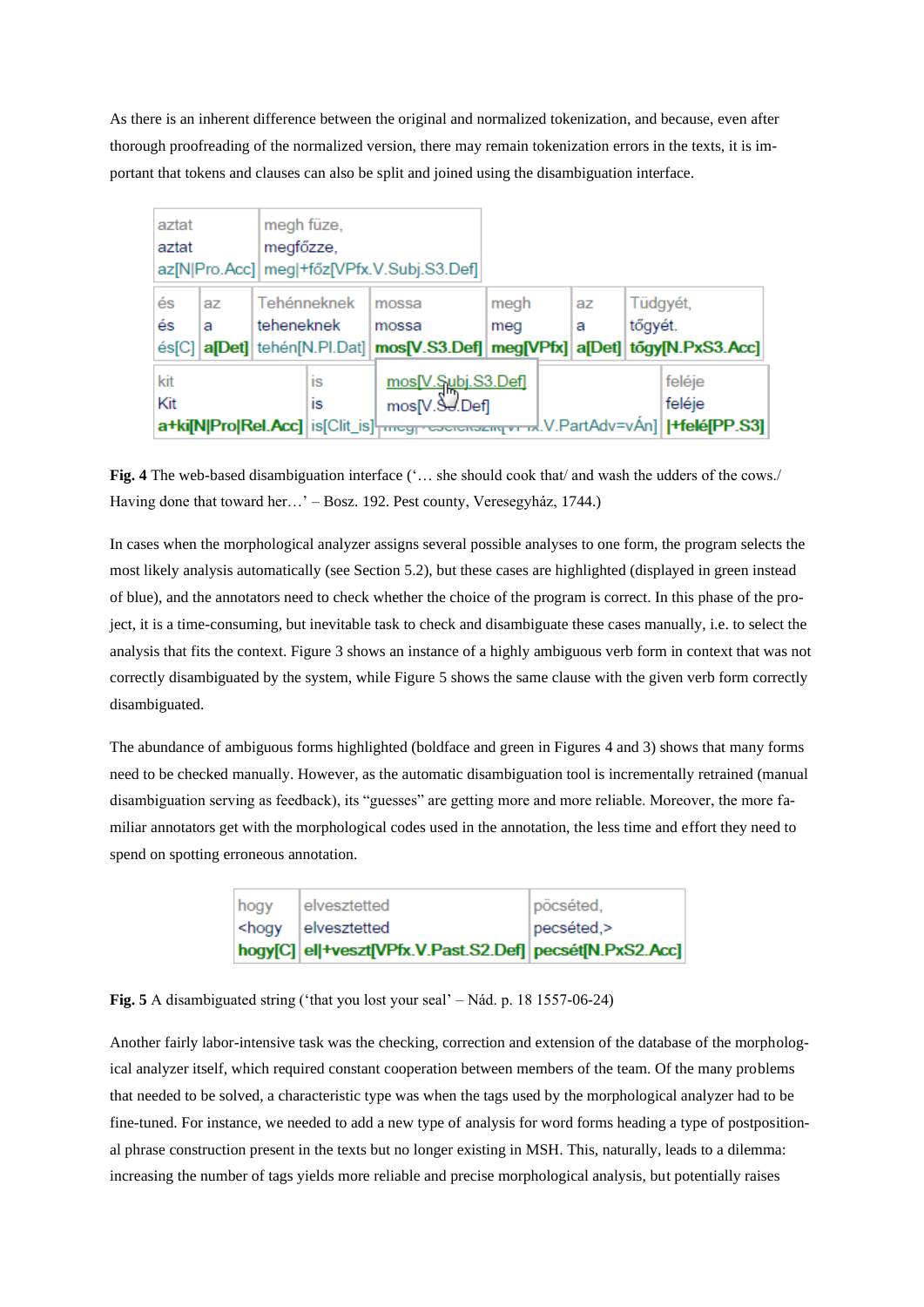difficulties if a user wants to compare data taken from different corpora. No better solution seemed to emerge to this problem than to inform the user as thoroughly as possible on the function of the tags in the user's guide.

The automatic annotation system was designed to facilitate the modification of details of the annotation scheme in the course of work. One such modification was e.g. the change to the annotation of time adverbs mentioned above. The modified annotation can be applied to texts analyzed and disambiguated prior to the change of the annotation scheme relatively easily. This is achieved by the fact that, in the course of reanalysis, the program chooses the analysis most similar to the previously selected one (based on a letter trigram similarity measure). Nevertheless, the system highlights all tokens the reanalysis of which resulted in a change of annotation, so that these spots can be easily checked by the annotators. For changes in the annotation scheme where the simple similarity-based heuristic could not be expected to yield an appropriate result (e.g. when we decided to use a more detailed analysis of derived verb forms than before), a more sophisticated method was used to update the annotations: old analyses were replaced using regular expressions generated automatically. These were created based on a manually checked output of the morphological generator. The simple internal annotation format we use (see Section [5.3\)](#page-16-0) made the definition of these regular-expression-based replacements relatively easy.

### <span id="page-15-0"></span>**5.2. Automatic disambiguation**

The first few documents were disambiguated completely manually using the web-based tool. Later we started to train and use a tagger for pre-disambiguation retraining the tagger incrementally on an increasing amount of disambiguated and checked text. First we used the HMM-based trigram tagger HunPos (Halácsy et al. 2007). HunPos is not capable of lemmatization, but we used a straightforward method to get a full analysis: we applied reanalysis to the text annotated only with the tags assigned by the tagger using the automatic trigram-similaritybased ranking of the analyses. This approach yielded rather good results, but one problem with it was that the similarity-based ranking inevitably prefers shorter lemmas. This was not appropriate for handling a frequent type of lemma ambiguity for Hungarian verbs with one of the lemma candidates ending in an *–ik* suffix and the other lacking that suffix (such as *dolgozik* 'work' vs. *(fel)dolgoz* 'process'). Always selecting the shorter *–ik*-less variant is not a good choice in the case of many frequent words in this ambiguity class.

Later, HunPos was replaced with another HMM-based trigram tagger, PurePos (Orosz – Novák 2012), that has some attractive extra features. It can process morphologically analyzed ambiguous input and/or use an integrated analyzer constraining possible analyses to those proposed by the analyzer or read from the input instead of relying on a suffix guesser for words not seen in the training corpus. This boosts the precision of the tagger dramatically in the case of languages like Hungarian and small training corpora. The fact that PurePos can be fed analyzed input makes it easy to combine with constraint-based tools that can further improve the accuracy of the tagging by handling long distance agreement phenomena not covered by the trigram model, or by simply removing impossible tag sequences from the search space of the tool.

PurePos can also perform lemmatization, even for words unknown to the morphological analyzer (and not annotated on the input) learning a suffix-based lemmatization model from the training corpus along with a similar suffix-based tag guessing model, thus it assigns a full morphological analysis to every token. It is also capable of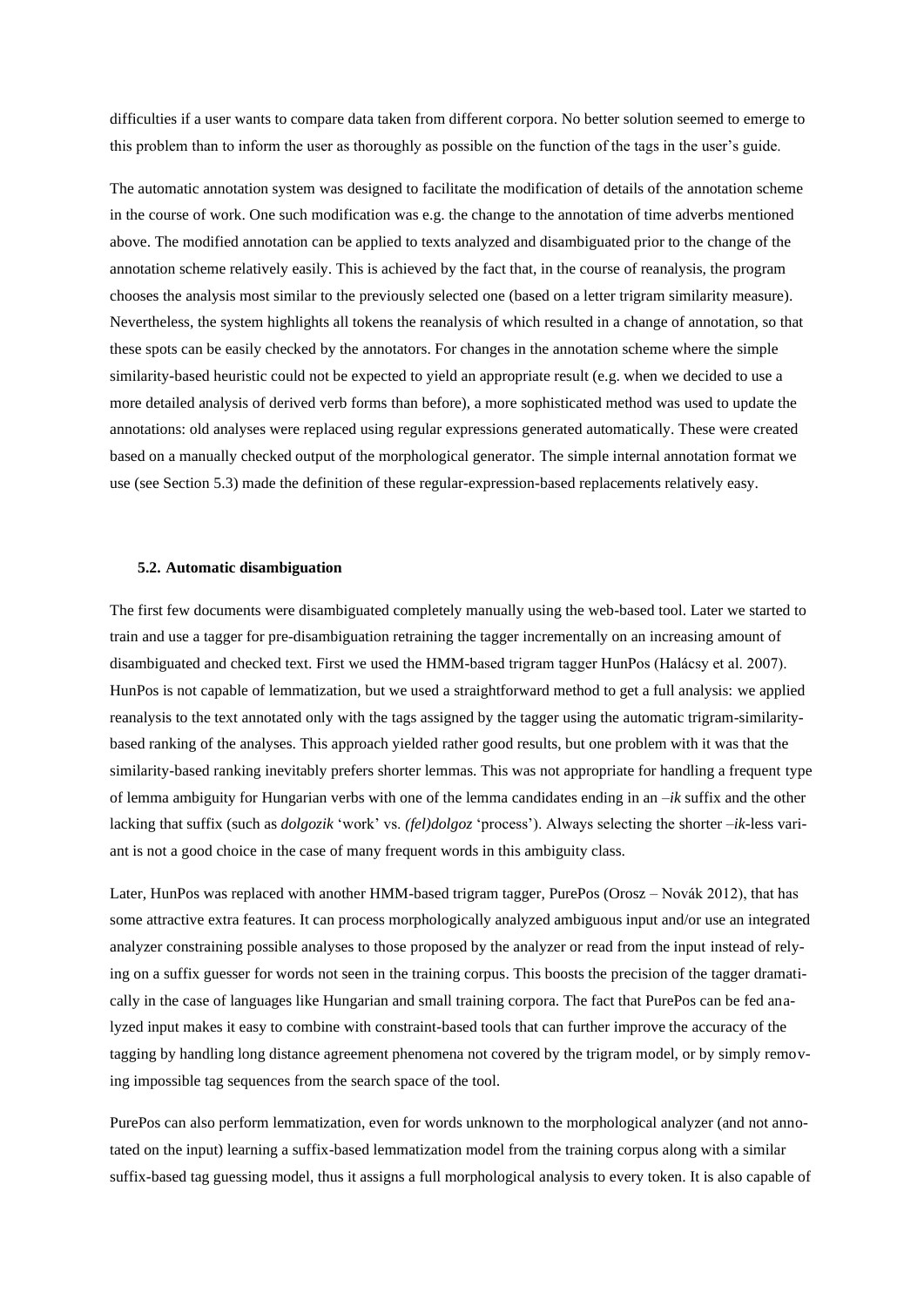generating an n-best list of annotations for the input sentence when using beam search instead of the default Viterbi decoding algorithm.

#### **Automatic disambiguation performance**

We performed an evaluation of the accuracy of PurePos on an 84000-word manually checked portion of the corpus using five-fold cross-validation with a training corpus of about 67000 words and a test corpus of around 17000 words in each round.<sup>15</sup> The ratio of words unknown to the morphological analyzer in this corpus was low: 0.32%.

The average accuracy of tagging, lemmatization and full morphological annotation for two versions of the tagger are shown in Table 1. In addition to token accuracy, we also present clause accuracy values in the table. Note that, in contrast to the usual way of evaluating taggers, these values were calculated excluding the always unambiguous punctuation tokens. The baseline HHM tagger in Table 1 uses no symbolic morphological information at all. The implementation of this model used suffix guessing for lemmatization in all cases (even for words seen in the training corpus) and selected the most frequent lemma, which is obviously not an ideal solution.

The disambiguation tool using morphologically analyzed input performed significantly better. Its clause-level accuracy was 81.50%, meaning that only every fifth clause contained a tagging error. We use a rich tag set in the corpus that differentiates constructions which are not generally differentiated at the tag level in Hungarian corpora, e.g. deictic pronouns (*ebben* 'in this') vs. deictic pre-determiners (*ebben a házban* 'in this house'). Many instances of these words can only be disambiguated using long-distance dependencies, i.e. information often not available to the trigram tagger. Combining the tagger with a constraint-based tool (see e.g. Hulden and Francom 2012) could presumably further improve accuracy.

We listed a theoretical upper limit of the performance of the current trigram tagger implementation in the rightmost column using 5-best output and assuming an ideal oracle that can select the best annotation.

|        |       | baseline HMM | with morphology | 5-best+oracle |
|--------|-------|--------------|-----------------|---------------|
|        | tag   | 90.17%       | 96.44%          | 98.97%        |
| token  | lemma | 91.52%       | 98.19%          | 99.11%        |
|        | full  | 87.29%       | 95.90%          | 98.53%        |
|        | tag   | 62.48%       | 83.81%          | 93.99%        |
| clause | full  | 54.68%       | 81.50%          | 91.47%        |

**Table 1** Disambiguation performance (accuracy) of the tagger with and without using the MA

#### <span id="page-16-0"></span>**5.3. The internal representation of the corpus**

We use a proprietary format to store the corpus that was developed in 2005 when we created annotated corpora for Uralic minority languages. It is a very compact line-oriented annotation format somewhat similar in spirit to the stream format used in the Apertium machine translation system. Whitespace is retained from the original

<sup>&</sup>lt;sup>15</sup> Five-fold cross-validation is an evaluation technique, where the corpus is divided into five roughly equal-sized parts. Four parts are used as a training corpus, while the fifth part is used for testing in each of the five rounds of evaluation. Results of the five evaluations are averaged.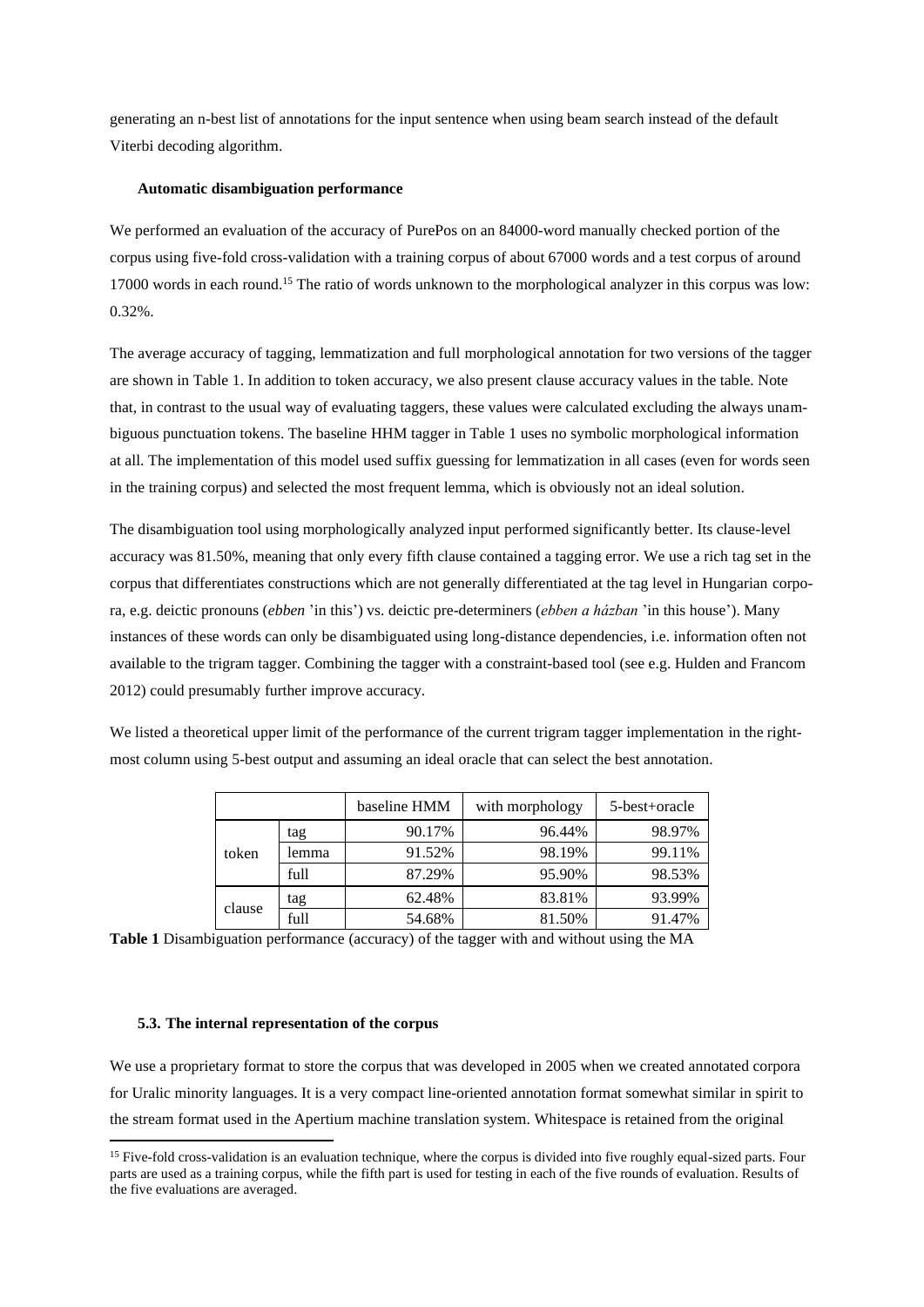source, except that the text is broken into separate lines at clause boundaries. Final punctuation distinguishes sentence boundaries from clause boundaries. Gapping is marked by angle brackets: an opening bracket  $\langle \cdot \rangle$  is inserted at the beginning of the clause inserted into another one, while a closing bracket (>) marks the end of the gap. Paragraphs are separated by empty lines.

Morphosyntactic annotation of each word is joined to the word in a structure enclosed in a pair of delimiters ({{ and } by default), with alternative possible annotations separated by a separator ( $\parallel$  by default). The first analysis is the actual one. An asterisk marks that the analyses were actually disambiguated. The morphological analyzer can output its analyses in this format. The PurePos tagger and lemmatizer can read the output of the morphological analyzer and use the morphological analyses in its input to constrain the possible tags and lemmas for the given word form. As we have seen, this improves annotation accuracy considerably compared to that of the purely statistical suffix-based guessing models implemented in PurePos (see Table 1). In the final disambiguated version of the corpus, alternative analyses are removed. The original form of each word is separated form the normalized transcript by the separator %=.

The internal representation of the annotated fragment in Figure 5 looks like the following:

hogy%=<hogy{{\*hogy[C]}} elvesztetted%=elvesztetted{{\*el|+veszt[VPfx.V.Past.S2.Def]}} pöcséted,%=pecséted,>{{\*pecsét[N.PxS2.Acc]}}

**Fig. 6** Internal representation of the disambiguated string in Figure 5 ('that you lost your seal')

Metadata and tags enclosing special structures (such as addressing or notes on the envelope in the case of letters, etc.) are stored on separate lines starting with a hash mark (#). These lines are ignored by the morphological analyzer and the tagger. We use TEI-compatible tag names to encode metadata concerning author, date, etc.

The corpus is stored in an Emdros database for querying (see Section [6\)](#page-18-0). The Emdros MQL corpus generation script is generated directly from the internal corpus representation described above. The Emdros database can also be exported and converted back to the internal stream format.

A great advantage of the stream format is that it is much easier to read and to process than XML. This format makes it easy to define regular-expression-based substitution expressions that can be used to automatically fix annotation errors due either to manual or automatic operations, to standardize cases where different annotators followed different practices etc.<sup>16</sup> We also used this method to update annotations in the corpus whenever we decided to change certain aspects of the annotation. It is also easy to formulate expressions that refer to properties of not only the affected word but also its context. For visualization in the browser, we convert this format into HTML code that is displayed in the browser as interlinear annotation with JavaScript displaying the disambiguation pop-up boxes, as shown in Figures 3 to 5.

 $16$  The following is an example of a regular-expression-based substitution expression that we used to correct word forms and their analyses in which some form of the word *gyermek* 'child' was overnormalized to a corresponding form of *gyerek* 'child':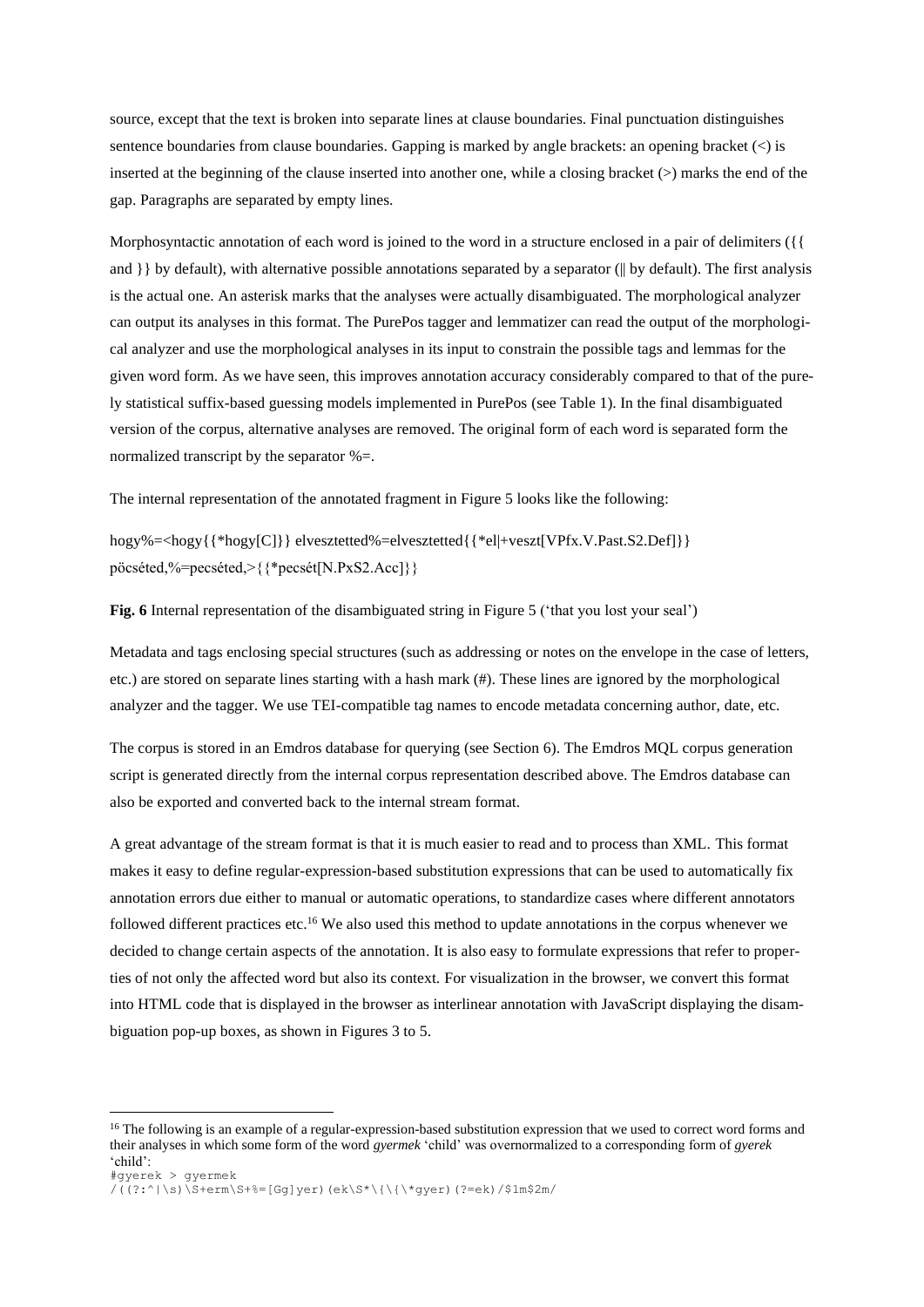The internal stream annotation format can also be transformed into XML easily. However, we have not yet felt the need to do so. CoNLL-U is a more likely target representation format that we will use if we decide to add syntactic annotation.

## <span id="page-18-0"></span>**6. The query interface**

The web-based corpus query tool does not only make it possible to search for different grammatical constructions in the texts, but it is also an effective annotation correction tool. Errors discovered in the annotation or the text appearing in the "results" box can immediately be corrected selecting the right annotation from the output of the morphological analyzer running on the server embedded using Ajax or editing any property of the token, and the corrected text and annotation is recorded in the database. Naturally, this latter functionality of the corpus manager is only available to team member users having the necessary privileges.

A fast and effective way of correcting errors in the annotation is using the query interface to search for presumably incorrect structures and to correct the truly problematic ones at once. Corrections are recorded in the corpus immediately. The corrected corpus can be exported after this procedure and the tagger can be retrained on it. Figure 7 shows an example of using the web interface for correction of morphological annotation errors in the returned query results. The interface makes not only the correction of individual word forms or their annotation possible but also that of errors in clause segmentation.

|          | 508932 508933             | 508934<br>٠        |
|----------|---------------------------|--------------------|
| hogy     | elvesztetted              | pöcséted.          |
| $<$ hogy | elvesztetted              | pecséted,>         |
| hogy     | ell+veszt                 | pecsét[N.PxS2]     |
| c        | <b>VPfx V Past S2 Def</b> | pecsét[N.PxS2]     |
|          |                           | pecsét[N.PxS2.Acc] |

**Fig. 7** Manual correction of an annotation error spotted in the query results

The database used by the corpus manager is based on the Emdros corpus management and query tool (Petersen 2004). In addition to queries formulated using MQL, the standard query language of Emdros, either typed in at the query box (see Figure 8) or assembled using controls of the query interface, advanced users can use a custom-made corpus-specific query language (MEQL), which makes a much more compact formulation of queries possible than MQL does. It is e.g. extremely simple to locate a specific locus in the corpus: one simply needs to type in the sequence of words one is looking for. Queries formulated in MEQL are automatically converted to MQL queries by the query processor, which are in turn processed by the Emdros backend. Cleverly formulated MEQL queries can be effectively used to search for instances of many types of syntactic structures even though only a morphosyntactic annotation is available in the corpus.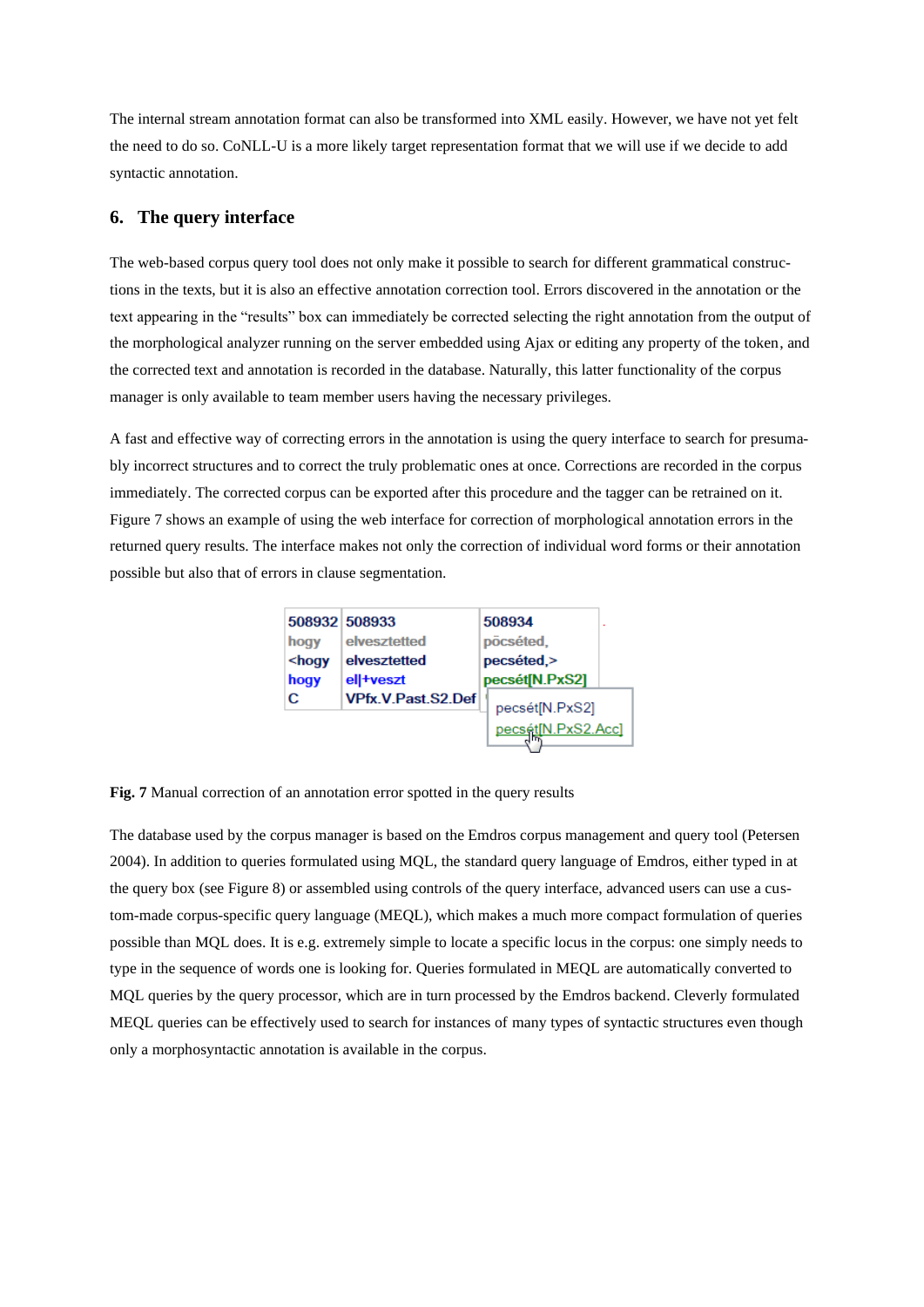## Old and Middle Hungarian Corpus of informal language use



**Fig. 8** The query interface

The search engine makes it possible to constrain the scope of a search to sentences, clauses, or texts containing grammatical constructions and/or tagged with metadata matching the criteria specified in the query. Units longer than a sentence can also be searched for. The context displayed by default for each hit is the enclosing sentence with focus tokens highlighted. The whole document containing the given result can be displayed in another browser window by a single click on the reference containing the document metadata. In this document view, all focus tokens are highlighted just like in the original results. Clauses may be non-continuous. This is often the case for embedded subordinate clauses. But the corpus also contains many injected parenthetical coordinate clauses and examples where the topic of a subordinate clause precedes its main clause with the net effect of the subordinate clause being interrupted by the main clause. The query example in Figure 8 shows a sentence containing several clauses with gaps: the clauses enclosed in angle brackets are wedged within the topic or between the topic and comment part of the clauses which they interrupt. Emdros is capable of representing these interrupted clauses as single non-contiguous objects with the interrupting clause not being part of the interrupted one.

## **7. Relation of the corpus to other annotated historical corpora**

#### **7.1. Historical corpora of Old and Middle Hungarian**

Although the corpus of Old Hungarian texts mentioned in Section [2.1](#page-1-0) (Simon 2014) is bigger in size, it is only partially normalized (11 of the 47 codices included and some shorter texts), an even smaller part of the corpus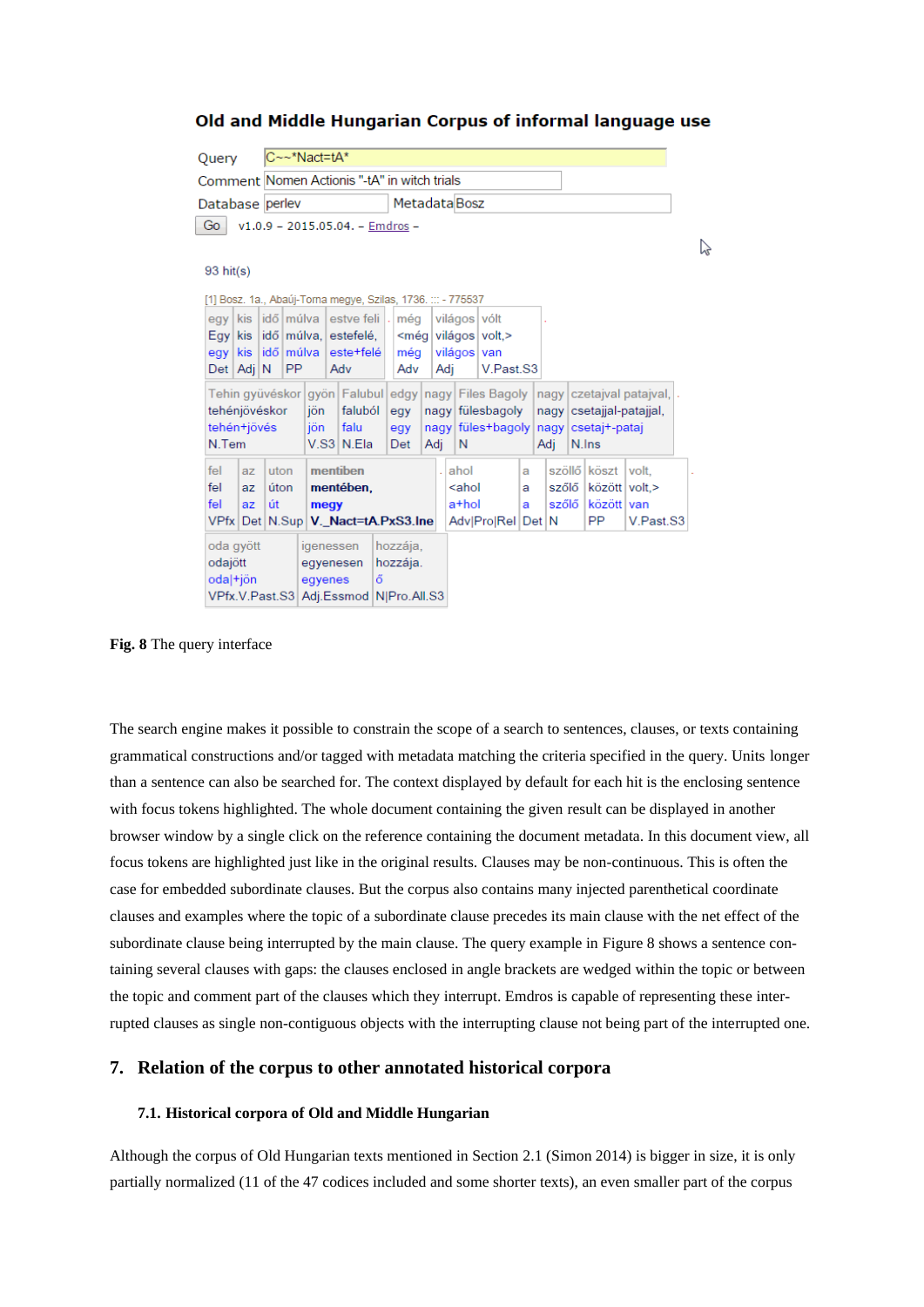was morphologically annotated (5 of the codices: 132378 word tokens: the currently accessible fully analyzed portion of the corpus presented in this paper is 5.7 times bigger), and only a fraction of the annotations was manually checked (3 codices: 63507 word tokens: the manually checked portion of our corpus is 8.3 times bigger)<sup>17</sup>. Note that the lack of normalization and annotation renders the majority of that corpus practically unsearchable.

Moreover, the Old Hungarian corpus project relied significantly on results obtained from efforts made within the framework of the project described in this paper. The morphological annotation (where available) in both corpora was created by the first author of this paper using the annotation tools described here. Morphological analysis was performed using the computational morphology described in Section [4](#page-10-0) below, originally developed for MSH and adapted to Old and Middle Hungarian. Three of the fully analyzed five codices in the Old Hungarian corpus are from the Computational Database for Historical Linguistics (CDHL: Jakab and Kiss 1994, 2001; Jakab 2002). CDHL is a dictionary-like resource containing the original word forms of a few Old Hungarian codices, listing of the locations of their occurrences in the codex identifying page and line number, the stems in modern transcription and morphosyntactic annotation of the words. Reconstruction of the texts from this resource required a painstaking effort involving manual reconstruction of the order of words in each line of the codices. The normalized version of the texts was generated using the morphological generator based on the Old and Middle Hungarian computational morphology and then reanalyzed using the morphological analyzer to make the analyses compatible with that in the rest of the corpus.<sup>18</sup>

Morphological disambiguation of the other annotated codices in the corpus was performed by the HMM tagger described in Section [5.2,](#page-15-0) using statistical models created from manually checked annotations of texts in the Middle Hungarian corpus described in this paper. The automatically disambiguated annotations of these two codices were not checked and corrected manually. Since the morphological annotations in both the Old Hungarian corpus and the corpus described in this paper were created using the same tools and annotation scheme, the tags used in the two corpora are almost identical with a few exceptions. However, the guidelines for normalization and annotation were to some extent different. Later, the morphological annotations in the Old Hungarian corpus were also transformed to the format defined in the Universal Morphology annotation scheme keeping the original annotation format as well (Simon and Vincze 2016), and the five annotated codices were made available in the CoNLL-U format. However, contrary to what might be suggested by this format<sup>19</sup>, the Old Hungarian corpus contains no syntactic analysis. Neither does our corpus. We discuss the reasons for the lack of syntactic annotation in the next session.

<sup>&</sup>lt;sup>17</sup> Manual validation of the annotations was not performed within the framework of the Old Hungarian corpus project, but the disambiguated morphological annotations were taken from the Computational Database for Historical Linguistics (CDHL), see below.

<sup>&</sup>lt;sup>18</sup> The original morphological annotations is CDHL are encoded in a hard-to-read numerical format, which occasionally was incorrect and often incomplete lacking some rather relevant distinctions (e.g. infinitives and all types of participles were collapsed into a single category in the original CDHL annotation.). Due to this, the original form often needed to be taken into account in addition to the morphological annotation when generating the normalized version of the corpus, and morphological analysis subsequently automatically added the missing morphological features to the annotation.

<sup>&</sup>lt;sup>19</sup> The CONLL-U format is in general used to store treebanks containing dependency annotation.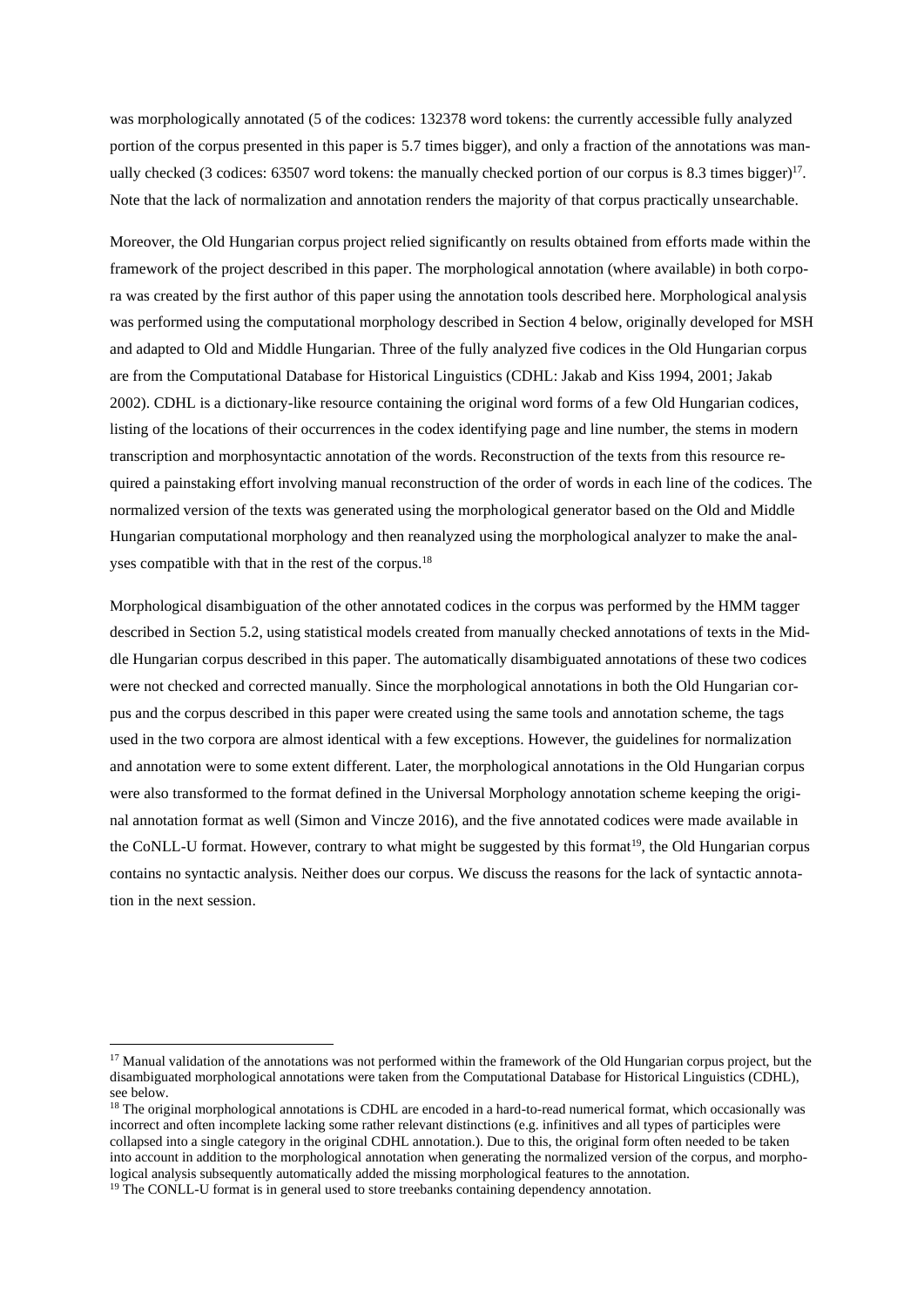#### <span id="page-21-0"></span>**7.2. Relation of the corpus to historical corpora in other languages**

A number of historical corpora, such as the Penn Corpora of Historical English<sup>20</sup>, the Tycho Brahe Parsed Corpus of Historical Portuguese<sup>21</sup>, the Welsh Prose<sup>22</sup> corpus, the University of Ottawa parsed corpus of historical French<sup>23</sup>, Icelandic Parsed Historical Corpus (IcePaHC)<sup>24</sup>, the The Parsed Old and Middle Irish Corpus (POMIC)<sup>25</sup>, the Parsed Corpus of Early New High German<sup>26</sup> and the Penn Parsed Corpora of Historical Greek  $(PPCHiG)<sup>27</sup>$  include an annotation of syntactic structure in addition to morphosyntactic annotation. Most of these corpora use an adapted version of the Penn Treebank annotation scheme, a constituency-based syntactic annotation scheme based on government and binding (GB) theory.

We, in contrast, decided to restrict the annotation in our corpus to morphosyntactic structure. The reasons behind this were mostly practical. Firstly, there were already tools available for morphological analysis, as there was a morphological analyzer developed for Modern Standard Hungarian (MSH), although it had to be adapted for the task. Secondly, owing to the non-configurational nature of Hungarian syntax (see e.g. É. Kiss 1987, Alberti 2006: 19–20, 44–45, 70, passim), syntactic annotation of Hungarian is a controversial issue. In fact, the only version of Szeged Treebank, the only available treebank for Modern Standard Hungarian that contains "full" syntactic analysis,<sup>28</sup> is a dependency treebank unlike the ones mentioned above (Vincze et al. 2010). Szeged Treebank also has a constituency-based version (Csendes et al. 2005). However, clause-level structures are completely flat in that version, and the representation lacks any traces or other null elements (there are pro-drop and zero copula in Hungarian in addition to unusually frequent elliptic structures) that a GB-style analysis would predict. Any indication of complements of non-verbal heads (including participles) is also missing from that treebank version. Neither is there any representation of the structures which are in fact configurational in Hungarian, such as topic-comment structure, or the intricate internal structure of the preverbal section of the comment part of clauses including the focus position and standard landing sites of specific types of quantified phrases.

It would have been beyond the scope of the project to elaborate the syntactic annotation guidelines and undertake the tremendous task of manually annotating the corpus with syntactic structure or to fund the development of a new syntactic parser. It would be desirable to have a syntactically annotated corpus of MSH with consensual annotation principles first, before those principles could be extended and applied to the obviously more difficultto-interpret historical texts. In addition, a dependency-based representation seems to be a much more likely candidate for a consensual syntactic annotation system for Hungarian than a GB-style constituency representation with lots of traces like the syntactic annotation used in the historical corpora mentioned above. Moreover, making the dependency relations explicit would be inevitable even in a resource of the latter type.

<sup>20</sup> https://www.ling.upenn.edu/hist-corpora/

<sup>21</sup> http://www.tycho.iel.unicamp.br/corpus/en/index.html

<sup>22</sup> http://www.rhyddiaithganoloesol.caerdydd.ac.uk/en/

<sup>23</sup> http://www.voies.uottawa.ca/corpus\_pg\_en.html

 $^{24}$  http://linguist.is/icelandic\_treebank/Icelandic\_Parsed\_Historical\_Corpus\_(IcePaHC)

<sup>&</sup>lt;sup>25</sup> http://www.dias.ie/index.php?option=com\_content&view=article&id=6586&Itemid=224&lang=en

<sup>26</sup> https://enhgcorpus.wikispaces.com/

<sup>27</sup> http://www.ling.upenn.edu/~janabeck/greek-corpora.html

<sup>&</sup>lt;sup>28</sup> The set of distinct dependency relations is very much streamlined in that corpus version as well. The annotation of the rather frequent elliptic structures is also very controversial.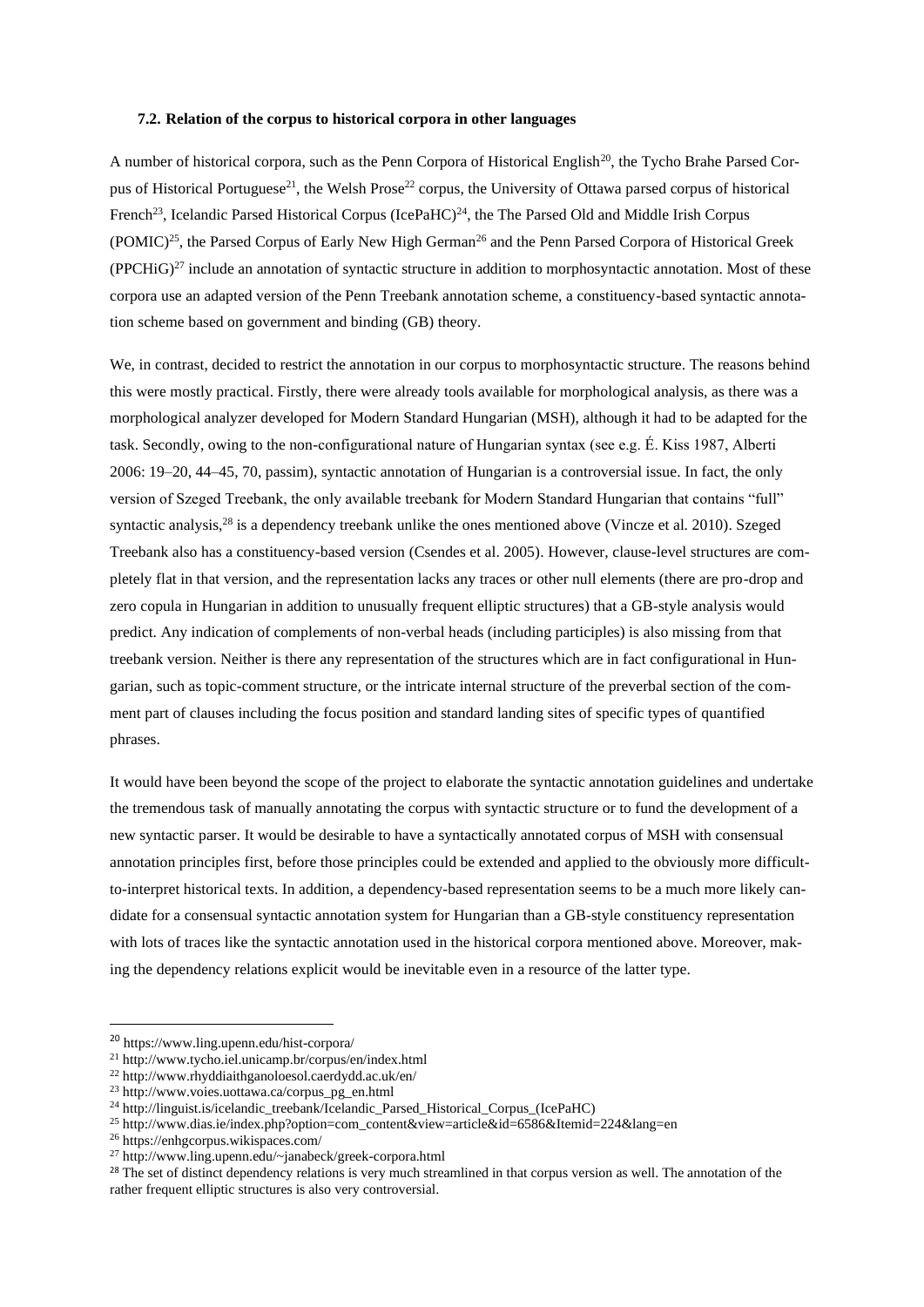There is a platform that can be used for cross-linguistically consistent treebank annotation for many languages: Universal Dependencies (UD, Nivre et al. 2016). This annotation scheme was defined well after our project started, with the goal of facilitating multilingual parser development, cross-lingual learning, and parsing research from a language typology perspective. We consider (some variant of) this formalism as the most likely future platform for syntactically annotated historical corpora for Hungarian.

Finally, the third factor that played a significant role in our decision was that, owing to the rich morphology of Hungarian, morphological annotation alone makes possible the study of many types of syntactic phenomena. Cleverly formulated queries based on morphosyntactic features can return data that mainly consists of valid examples of the syntactic structures sought.

## **8. Conclusions**

Theoretically speaking, the building of the corpus can be considered to be concluded once the morphological labels offered by the parser are disambiguated by the participants, and the search form (adjusted to this corpus) is up and running. In practice, however, there is always room for improvement. Quite naturally, the corpus can be extended all the time. Besides, problematic cases emerge constantly, and in a fair number of instances the guidelines and the linguistic database used by the annotation tools that help the participants need to be extended or even modified in light of these, and the texts that were normalized and annotated according to an earlier version need to be updated as well. A further objective intended to accomplish soon is the development of the corpus query tool in order to make the metadata more easily accessible. If data can be filtered according to the standard sociolinguistic factors, it will be possible to conduct variable rule analyses, i.e. assess which factor groups condition the choice from among the variants of a linguistic variable.

Actually, flexibility and documentation proved to be keywords all through the project. It was necessary to find a middle course between philological, descriptive, and diachronic adequacy on the one hand and the tools and data representation available for building a morphologically annotated corpus on the other. The constant cooperation of the historical linguists (normalization and manual disambiguation) and the computational linguist (morphological analysis, query interface) required flexibility from both sides, sometimes resulting in decisions that went contrary to previous decisions. This meant that the whole corpus had to be updated according to the new principles. Moreover, thorough documentation of the principles of normalization and annotation was necessary both for coordinating teamwork and for helping the prospective users interpreting the data. This also seems to be a prerequisite for the possible standardization of annotated historical corpora in general.

All in all, one has to reach the (fairly obvious) conclusion that the more one strives to help the user, the more time it takes to build a database. Many of the complications that arose during this process seem to originate from the nature of the sources selected, i.e. informal texts that are assumed to reflect the Middle Hungarian vernacular as closely as possible. However, the participants of the project agree that the efforts pay off: as a pioneering project both in reflecting the Hungarian vernacular of a given historical period and in developing electronic means specially adjusted for this historical corpus, the first fully normalized and annotated historical corpus of Hungarian will be of great value for both historical linguists and specialists or students of related fields.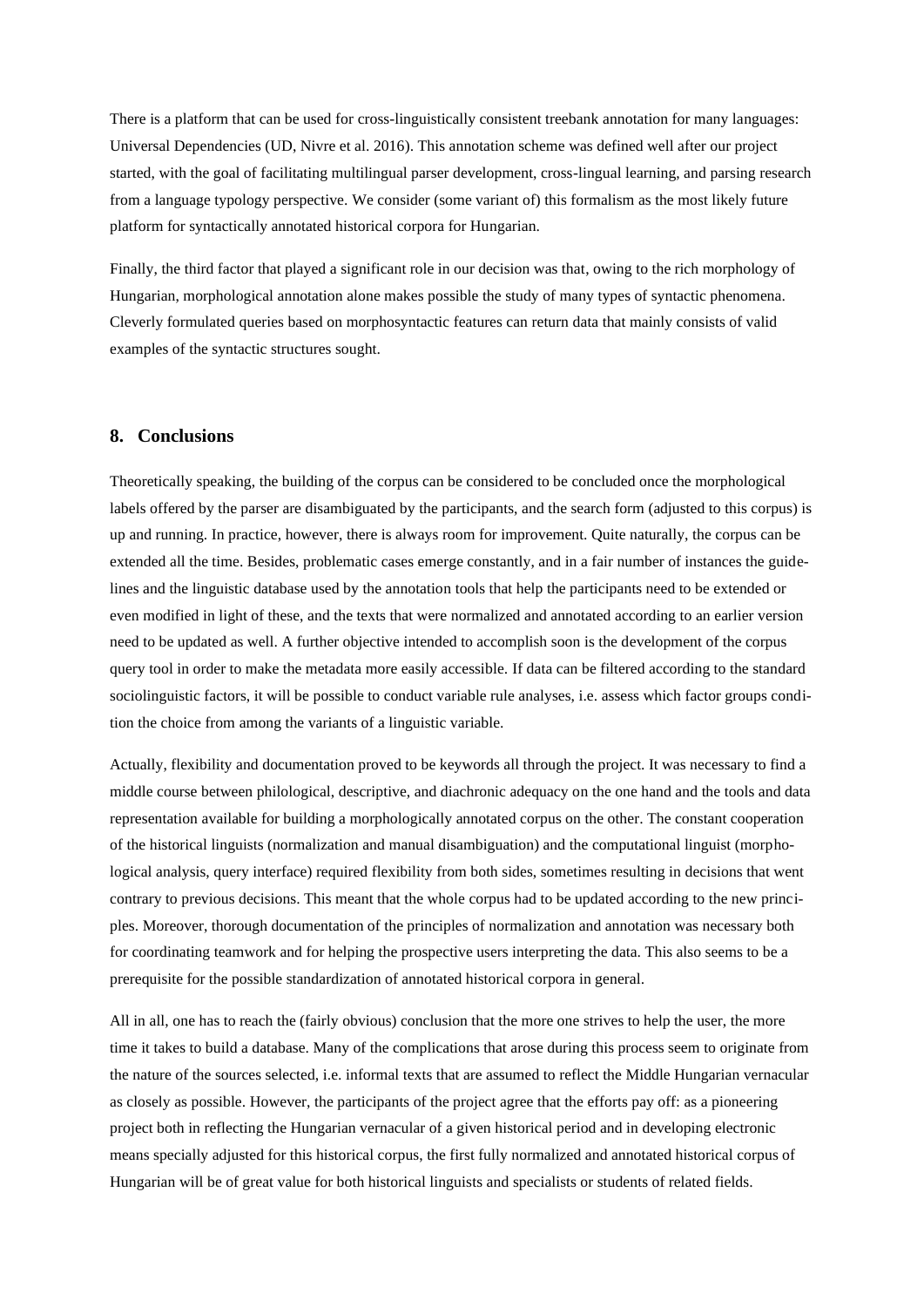## **References**

- Alberti, Gábor (2006), *Generatív grammatikai gyakorlókönyv III. A háttérelmélet.* [Exercises for Generative Grammar. III. Theoretical background.] PTE – Bölcsész konzorcium – HEFOP Iroda, Pécs.
- Baron, Alistair; Rayson, Paul & Archer, Dawn (2011), *Quantifying Early Modern English spelling variation: change over time and genre.* In Conference on New Methods in Historical Corpora, University of Manchester. Presentation: http://eprints.lancs.ac.uk/60258/1/Presentation.pdf
- Archer, Dawn et al. (2014), *Normalising the corpus of English dialogues (1560-1760) using VARD2: decisions and justifications.* In 35th ICAME conference, 2014 04 30-2014 05 04, Nottingham. Abstract: http://eprints.lancs.ac.uk/72803/
- Archer, Dawn et al. (2015), *Guidelines for normalising Early Modern English corpora: Decisions and justifications.* ICAME Journal, Volume 39, DOI: 10.1515/icame-2015-0001
- Bennet, Paul; Durell, Martin; Scheible, Silke & Whitt, Richard J. (2010), *Annotating a historical corpus of German: A case study.* Proceedings of the LREC 2010 workshop on Language Resources and Language Technology Standards", Valletta, Malta, 18 May 2010. 64-68. http://www.ims.unistuttgart.de/institut/mitarbeiter/scheible/publications/lrec2010.pdf
- Bollmann, Marcel (2013), *Spelling normalization of historical German with sparse training data.* In Proceedings of the Corpus Analysis with Noise in the Signal workshop (CANS 2013) http://ucrel.lancs.ac.uk/cans2013/abstracts/Bollmann.pdf
- Claridge, Claudia (2008), *Historical corpora.* In Lüdeling, Anke & Kytö, Merja (eds): Corpus Linguistics. An International Handbook, Volume 1. Walter DE GRUYTER, Berlin – New York. 242–259.
- Csendes, Dóra; Csirik, János; Gyimóthy, Tibor & Kocsor, András (2005), *The Szeged Treebank.* In Text, Speech and Dialogue, 8th International Conference, TSD 2005, 123–31. Springer.
- É. Kiss, Katalin (1987), *Configurationality in Hungarian.* Reidel, Dordrecht & Akadémiai Kiadó, Budapest.
- Halácsy, Péter; Kornai, András & Oravecz, Csaba (2007). *HunPos: An Open Source Trigram Tagger.* In Proceedings of the 45th Annual Meeting of the ACL on Interactive Poster and Demonstration Sessions, 209–12. ACL '07. Stroudsburg, PA, USA: Association for Computational Linguistics.
- Hendrickx, Iris; Marquilhas, Rita (2011), *From old texts to modern spelling: an experiment in automatic normalisation.* JLCL 26 (2), 65–76.
- Hulden, Mans & Jerid Francom (2012), *Boosting Statistical Tagger Accuracy with Simple Rule-Based Grammars.* In Nicoletta Calzolari; Khalid Choukri; Thierry Declerck; Mehmet Uğur Doğan; Bente Maegaard; Joseph Mariani; Jan Odijk & Stelios Piperidis (eds.), Proceedings of the Eighth International Conference on Language Resources and Evaluation (LREC'12), Istanbul, Turkey: European Language Resources Association (ELRA).
- Hunston, Susan (2008), *Collection strategies and design decisions.* In Lüdeling, Anke & Kytö, Merja (eds): Corpus Linguistics. An International Handbook, Volume 1. Walter de Gruyter, Berlin – New York. 154-168.
- Jackendoff, Ray (1977), *X-bar-Syntax: A Study of Phrase Structure.* Linguistic Inquiry Monograph 2. MIT Press, Cambridge, MA.
- Jakab, László (2002), *A Jókai-kódex mint nyelvi emlék: szótárszerű feldolgozásban.* Debrecen: Debreceni Egyetem.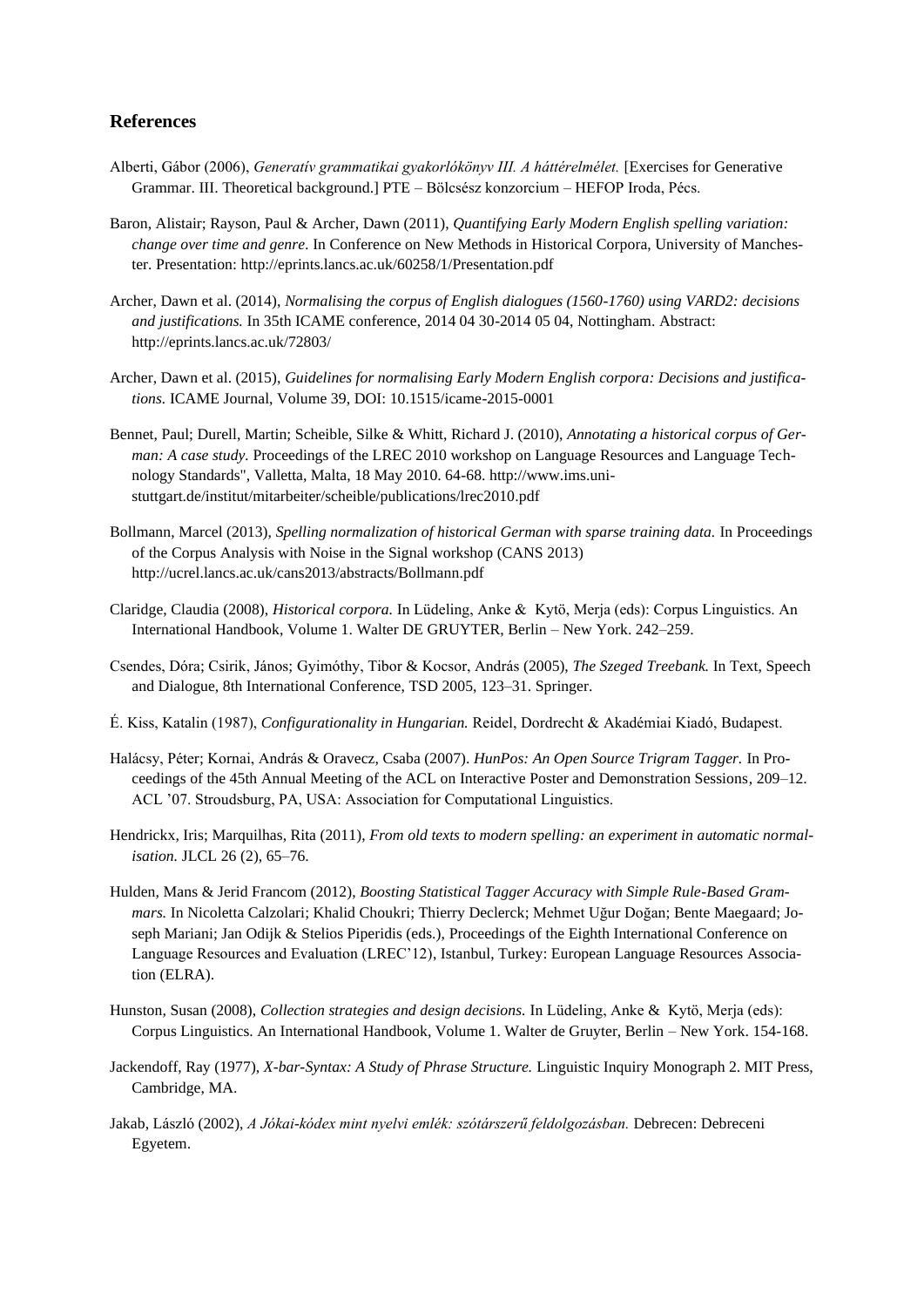- Jakab, László, & Kiss, Antal. (1994), *A Guary-kódex ábécérendes adattára. Számítógépes nyelvtörténeti adattár.* Debrecen: Debreceni Egyetem.
- Jakab, László, & Kiss, Antal. (2001), *A Festetics-kódex ábécérendes adattára. Számítógépes nyelvtörténeti adattár.* Debrecen: Debreceni Egyetem.
- Lehto, Anu; Baron, Alistair; Ratia, Maura & Rayson, Paul (2010), *Improving the precision of corpus methods: The standardized version of Early Modern English Medical Texts.* In Taavitsainen, Irma & Pahta, Päivi (eds.), Early Modern English Medical Texts. Benjamins, Amsterdam. 279–290.
- Lüdeling, Anke & Kytö, Merja (eds.) (2008): *Corpus Linguistics. An International Handbook.* Berlin, New York: Walter de Gruyter.
- McEnery, Tony & Hardie, Andrew (last updated 2010): *Investigating the Journalism of the Seventeenth Century.* http://www.lancaster.ac.uk/fass/projects/newsbooks/default.htm
- Meyer, Charles F. (2002), *English Corpus Linguistics. An Introduction.* Cambridge University Press.
- Nivre, Joakim; de Marneffe, Marie-Catherine; Ginter, Filip; Goldberg, Yoav; Hajič, Jan; Manning, Christopher D.; McDonald, Ryan; Petrov, Slav; Pyysalo, Sampo; Silveira, Natalia; Tsarfaty, Reut & Zeman, Daniel. 2016. *Universal Dependencies v1: A Multilingual Treebank Collection.* In Proceedings of the Tenth International Conference on Language Resources and Evaluation (LREC 2016), 1659–66. European Language Resources Association (ELRA)
- Novák, Attila (2003), *Milyen a Jó Humor? [What Is Good Humor Like?].* In I. Magyar Számítógépes Nyelvészeti Konferencia, 138–44. Szeged: SZTE.
- Novák, Attila; Rebrus, Péter & Ludányi, Zsófia (2017), *Az emMorph morfológiai elemző annotációs formalizmusa [The annotation formalism of the emMorph morphological analyzer].* In XIII. Magyar Számítógépes Nyelvészeti Konferencia, 70–78. Szeged: SZTE.
- Orosz, György & Attila Novák (2013), *PurePos 2.0: A Hybrid Tool for Morphological Disambiguation.* In Proceedings of the International Conference on Recent Advances in Natural Language Processing, 539–45. Hissar, Bulgaria.
- Pahta, Päivi; Palander-Collin, Minna; Nevala, Minna & Nurmi, Arja (2010), *Language practices in the construction of social roles in Late Modern English.* In Pahta, Päivi – Nevala, Minna –Nurmi, Arja – Palander-Collin, Minna (eds.) Social Roles and Language Practices in Late Modern English, (Pragmatics and Beyond NS 195.) Amsterdam: Benjamins.
- Petersen, Ulrik (2004), *Emdros — a Text Database Engine for Analyzed or Annotated Text.* In Proceedings of COLING 2004., 1190–93.
- Prószéky, Gábor & Novák, Attila(2005), *Computational Morphologies for Small Uralic Languages.* In: Inquiries into Words, Constraints and Contexts, 150–157..
- Rayson, Paul; Archer, Dawn; Baron, Alistair; Culpeper,Jonathan & Smith, Nicholas (2007), *Tagging the Bard: Evaluating the Accuracy of a Modern POS Tagger on Early Modern English Corpora.* In Proceedings of the Corpus Linguistics Conference: CL2007. UCREL. http://eprints.lancs.ac.uk/13011/1/192\_Paper.pdf
- Simon, Eszter (2014) *Corpus building from Old Hungarian codices.* In The evolution of functional left peripheries in Hungarian syntax. Oxford University Press, Oxford, pp. 224–36. ISBN 978-0-19-870985-5
- Simon, Eszter & Veronika Vincze (2016) *Universal Morphology for Old Hungarian.* In Proceedings of the 10th SIGHUM Workshop on Language Technology for Cultural Heritage, Social Sciences, and Humanities, LaTeCH@ACL 2016, 118–27. Association for Computational Linguistics.